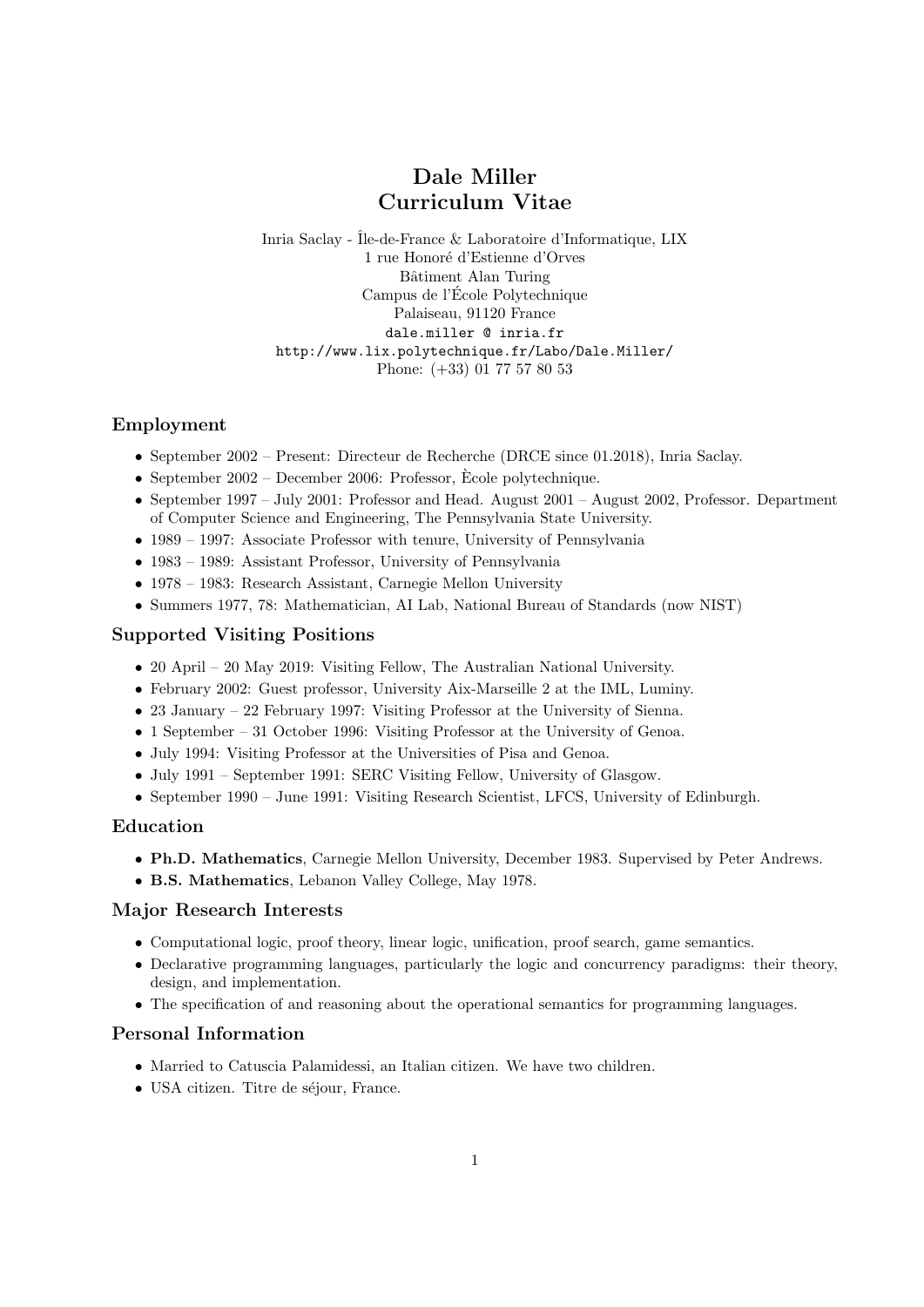# Distinctions

- Named a Fellow of the ACM for contributions to proof theory and computational logic, 2021.
- Named a Fellow of the Asia-Pacific Artificial Intelligence Association (AAIA), 2022.
- "A special issue on structural proof theory, automated reasoning and computation in celebration of Dale Miller's 60th birthday", Volume 29, Special Issue 8 of Mathematical Structures in Computer Science, September 2019, Cambridge University Press.
- LICS Test-of-Time Award 2014 for a paper appearing in LICS 1994.
- ERC Advanced Grant titled "ProofCert: Broad Spectrum Proof Certificates" for 2.2 million euros for the five years 2012-2016.
- LICS Test-of-Time Award 2011 for a paper co-authored with Joshua Hodas in LICS 1991.
- Finalist in the  $33^{rd}$  Westinghouse Science Talent Search (now the Regeneron Science Talent Search), 1974.

## Editorial Duties

- TheoretiCS is a new Diamond Open Access electronic journal covering all areas of Theoretical Computer Science. Member of the Advisory Board.
- ACM Transactions on Computational Logic (ToCL). Two term Editor-in-Chief, from 1 June 2009 to 30 June 2015. Also a founding Area Editor (for the area of Proof Theory) 1999-2018.
- Journal of Automated Reasoning, published by Springer. Member of Editorial Board since May 2011.
- Theory and Practice of Logic Programming, published by Cambridge University Press. Editorial Advisor from 1999 to 2015.
- Journal of Logic and Computation, published by Oxford University Press. Associate editor 1989 2012.
- Logical Methods in Computer Science, guest editor for two special issues on papers selected from CSL-LICS 2014 and from FSCD 2017.

### Professional Duties

- Chair of the Search Committee for the next Editor-in-Chief of the ACM Transactions on Computational Logic, Spring 2021.
- LICS General Chair for the three years July 2018 July 2021. Member of the LICS Steering Committee since 2012. Member of the LICS Organizing Board 1994 - 1997 and 2014 - 2015. Chair of the LICS 1995 Test-of-Time Award selection committee, August 2014 - July 2015.
- Scientific leader of the Parsifal team. Parsifal was an Inria Saclay team from 2007-2019 and a LIX team from 2004-2019.
- Program committee chair for the 2nd International Conference on Formal Structures for Computation and Deduction (FSCD), Oxford, 3-6 September 2017.
- Program committee co-chair for the workshop on Logical Frameworks and Meta Languages: Theory and Practice (LFMTP), 2019, Vancouver, Canada.
- Member of an international review panel for the Distinguished Professor Grant at the Swedish Research Council, Fall 2017 and Fall 2019.
- Member of the FSCD Steering Committee, September 2017 August 2020.
- Member of the LFMTP Steering Committee, July 2019 June 2024.
- Member of the EATCS Distinguished Dissertation Award Committee from 2013 to 2019.
- Member of the selection jury for the 2011, 2012, and 2013 E. W. Beth Dissertation Award of the Association for Logic, Language and Information.
- Member of the Ackermann Award Committee for 2016 2019. This award is given by EACSL for an outstanding doctoral dissertation in the field of Logic in Computer Science.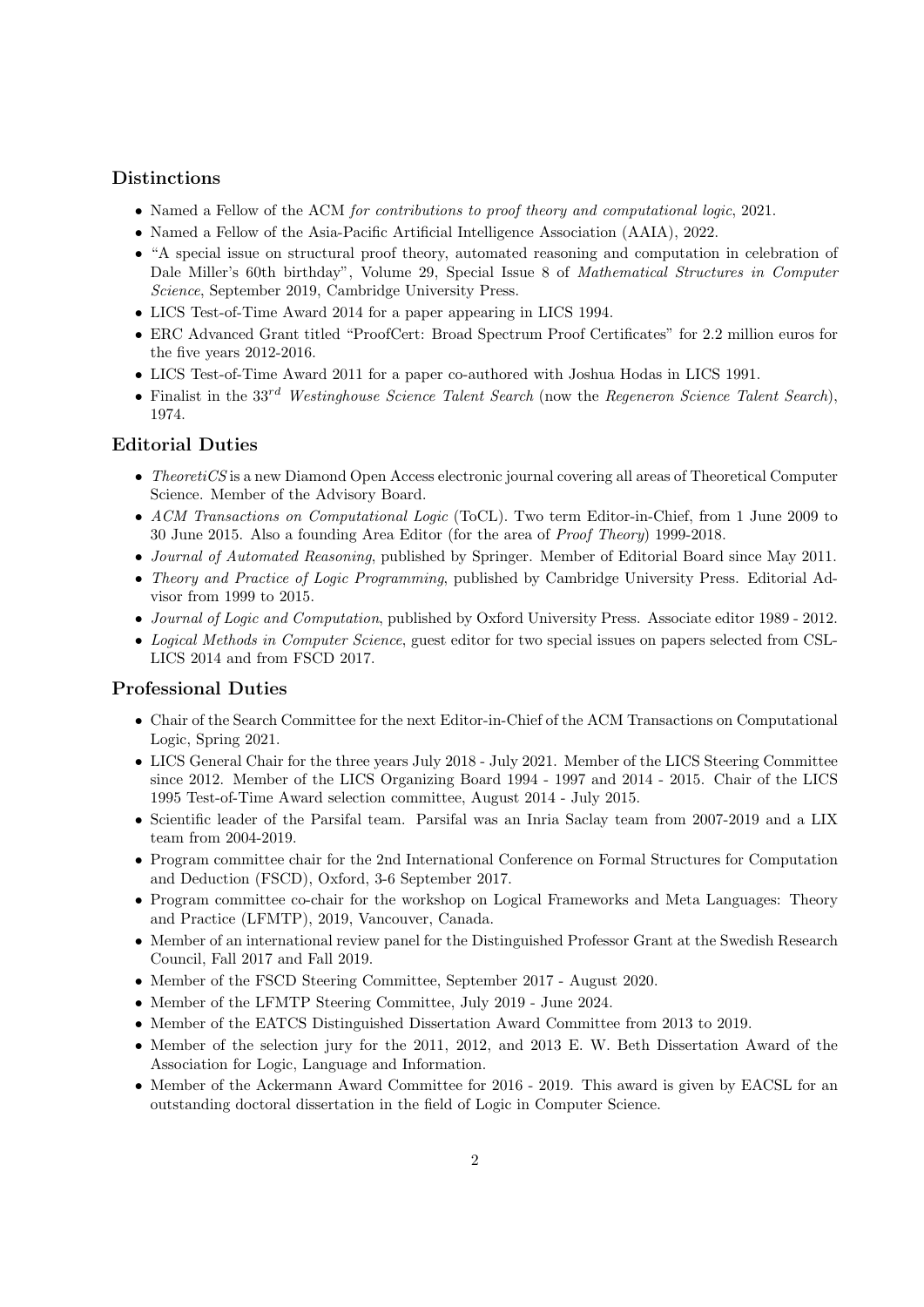- Member of the 2012, 2016, 2017, 2018, 2019 Herbrand Award Committee of the Association for Automated Reasoning. Chair of the 2019 committee.
- Member of the Executive Committee of the ACM Special Interest Group on Logic and Computation (SIGLOG), starting April 2014.
- Chair of the SIGLOG Executive Committee Nominating Committee, Fall 2015.
- Program committee co-chair for the Joint Meeting of the 23rd EACSL Annual Conference on Computer Science Logic (CSL14) and the 29th ACM/IEEE Symposium on Logic in Computer Science (LICS14), July 2014 (Program Committee co-Chair).
- Expert Panel Member for the mid-term evaluation of Linnaeus Grants for Swedish research centers in the areas of Physical Sciences and Engineering, January 2014.
- Member of the Steering Committee of Certified Programs and Proofs (CPP), since 2012.
- Panel member of the 2012 CASC Theorem Proving System Competition, Mancester, June 2012.
- Member of the FICS Workshop Steering Committee, 2012-2015.
- Program committee co-chair for CPP 2012: Second International Conference on Certified Programs and Proofs, 13-15 December, Kyoto, Japan.
- Organizer of the Special Session on Structural Proof Theory and Computing at the 2012 Annual Meeting of the Association of Symbolic Logic (ASL), Madison, Wisconsin, 31 March - 3 April 2012.
- Organizer of a panel on Proof Certificates at Certified Programs and Proofs (CPP), 7 December 2011, Kenting, Taiwan.
- Member of the TABLEAUX conference Steering Committee, 2011-2113.
- Member of the IJCAR (International Joint Conference of Automated Reasoning) Steering Committee, 2011-2112.
- Program committee co-chair for IJCAR 2012: International Joint Conference of Automated Reasoning, Manchester, UK, June 2012.
- Program Committee co-Chair for FICS 2012: Fixed Points in Computer Science (a satellite workshop of ETAPS 2012), Tallinn, Estonia.
- Member of a panel of experts charged with the evaluation of research at the University of Uppsala, Sweden, May 2011.
- Member of the "comité d'enseignement et recherche du Département d'Informatique de l'X (DIX)," starting October 2010.
- Member of the "comité de sélection sur le poste 27PR90 'Logique et vérification' à Rennes 1", May 2010.
- Member of the "comité de programmes," Digiteo, January 2010 September 2011.
- Co-organizer of 2009 Workshop on Proof-Search in Type Theories (PSTT), 3 August 2009, a CADE 2009 affiliated workshop, Montreal, Canada.
- Inria Saclay hiring committee for CR2, Spring 2008.
- Program co-chair for the Geocal Workshop on Logic Programming and Concurrency, 27 Feb 3 Mar 2005, CIRM, Luminy, France.
- Organizing Committee for MoVeLog'05: A Workshop on Mobile Code Safety and Program Verification Using Computational Logic Tools. An ICLP'05 Workshop,Barcelona, Spain, Oct. 5, 2005.
- Scientific Committee for the "Spring School on Security", Marseille, France, 25-29 April 2005.
- Elected twice to the Executive Council of the Association for Logic Programming: once for four years starting January 1991 and once for four years starting January 2005.
- Member of the "comite d'evaluation" of the PPS (Preuves, Programmes et Systemes) lab operated jointly by CNRS and University Paris 7, November 2003.
- Program Committee Chair for International Conference on Principles and Practice of Declarative Programming (PPDP 2003). Uppsala, Sweden. August 2003.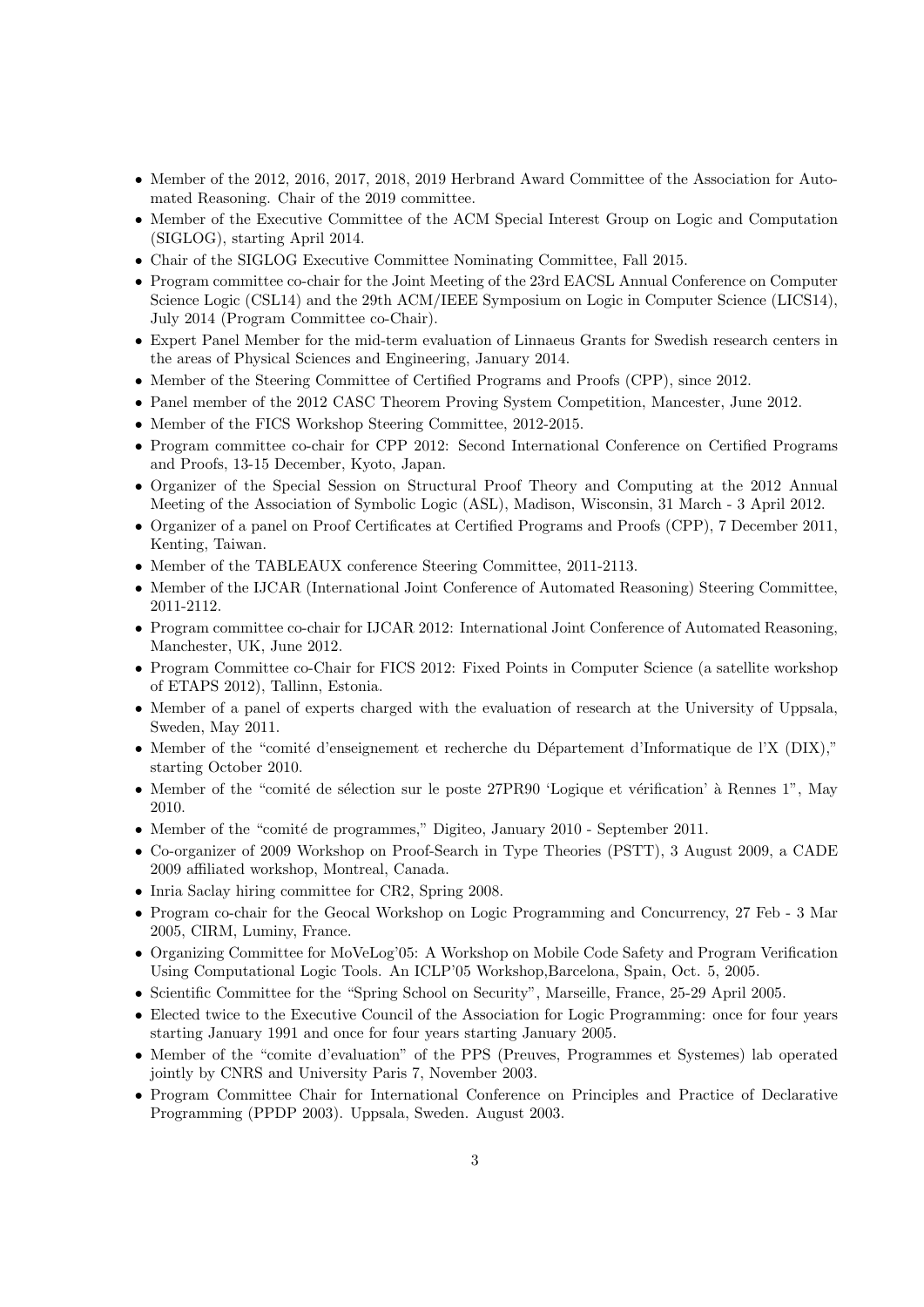- Member of Concurrency Working Group during the Strategic Directions in Computer Research (SCDR), 14-15 June 1996, Boston. Sponsored by the ACM.
- Member of Steering committee for the International Conference on Principles and Practice of Declarative Programming (PPDP).
- Member of Working Group on Software Engineering and Programming Language, 12-13 June 1996, Boston. Sponsored by the NSF and Army Research Office.
- Tutorial Chair for CONCUR'95, Philadelphia, August 1995.
- Program Committee Chair for the International Symposium on Logic Programming, Vancouver, November 1993.
- Program Committee Chair for the Workshop on Linear Logic and Logic Programming, Washington DC, 14 November 1992.
- Program Committee Chair for the Workshop on the λProlog programming language, Philadelphia, August 1992.
- Program Committee Chair for the Workshop on Structuring Disciplines for Logic Programming, Eilat, Israel, 15 June 1990.

### Invited Speaker at Conferences and Workshops

- CSL 2023: Annual Conference of the European Association for Computer Science Logic, University of Warsaw, Poland, 13-16 February 2023.
- StrIP Kick-Off Workshop, University of Birmingham, June 7-10, 2022.
- Seventh Meeting of ANR-FWF Project Ticamore (Translating and dIscovering CAlculi for MOdal and RElated logics), 16-17 June 2021.
- Tease-LP 2020 (Trends, Extensions, Applications and Semantics of Logic Programming), an ETAPS Workshop, 28-29 May 2020.
- 16th International Conference on Distributed Computing and Internet Technology (ICDCIT), Kalinga Institute of Industrial Technology, Bhubaneswar, Odisha, India. 9-12 January 2020.
- Workshop on Proof Theory for Automated Deduction, Automated Deduction for Proof Theory, 23-25 October 2019, Funchal, Madeira.
- Third Tübingen Conference on Proof-Theoretic Semantics, 27-30 March 2019.
- Workshop on Proof Theory and its Applications, 6-7 September 2018 in Ghent, Beligum.
- LAP 2017: Sixth Conference on Logic and Applications, 18-22 September 2017, Dubrovnik, Croatia.
- PADL 2017: Nineteenth International Symposium on Practical Aspects of Declarative Languages, 16-17 January 2017, Paris.
- Workshop on linear logic, mathematics and computer science as part of "LL2016-Linear Logic: interaction, proofs and computation", 7-10 November 2016, Lyon. France.
- Linearity 2016. Porto, 25 June 2016.
- Research seminar titled "Interactions between logic, computer science and linguistics: history and philosophy", Université de Lille 3, 15 June 2016.
- CIPPMI (Current issues in the philosophy of practice of mathematics and informatics) Workshop on Proofs, justifications and certificates. 3-4 June 2016, Toulouse, France.
- TYPES 2016: 22nd International Conference on Types for Proofs and Programs. Novi Sad, Serbia, 23-26 May 2016.
- LSFA 2015: 10th Conference on Logical and Semantic Frameworks, with Applications, Natal Brazil, 30 August - 1 September 2015.
- Session on History and Philosophy of Computing at the 15th Congress of Logic, Methodology and Philosophy of Science, Helsinki, 3-8 August 2015.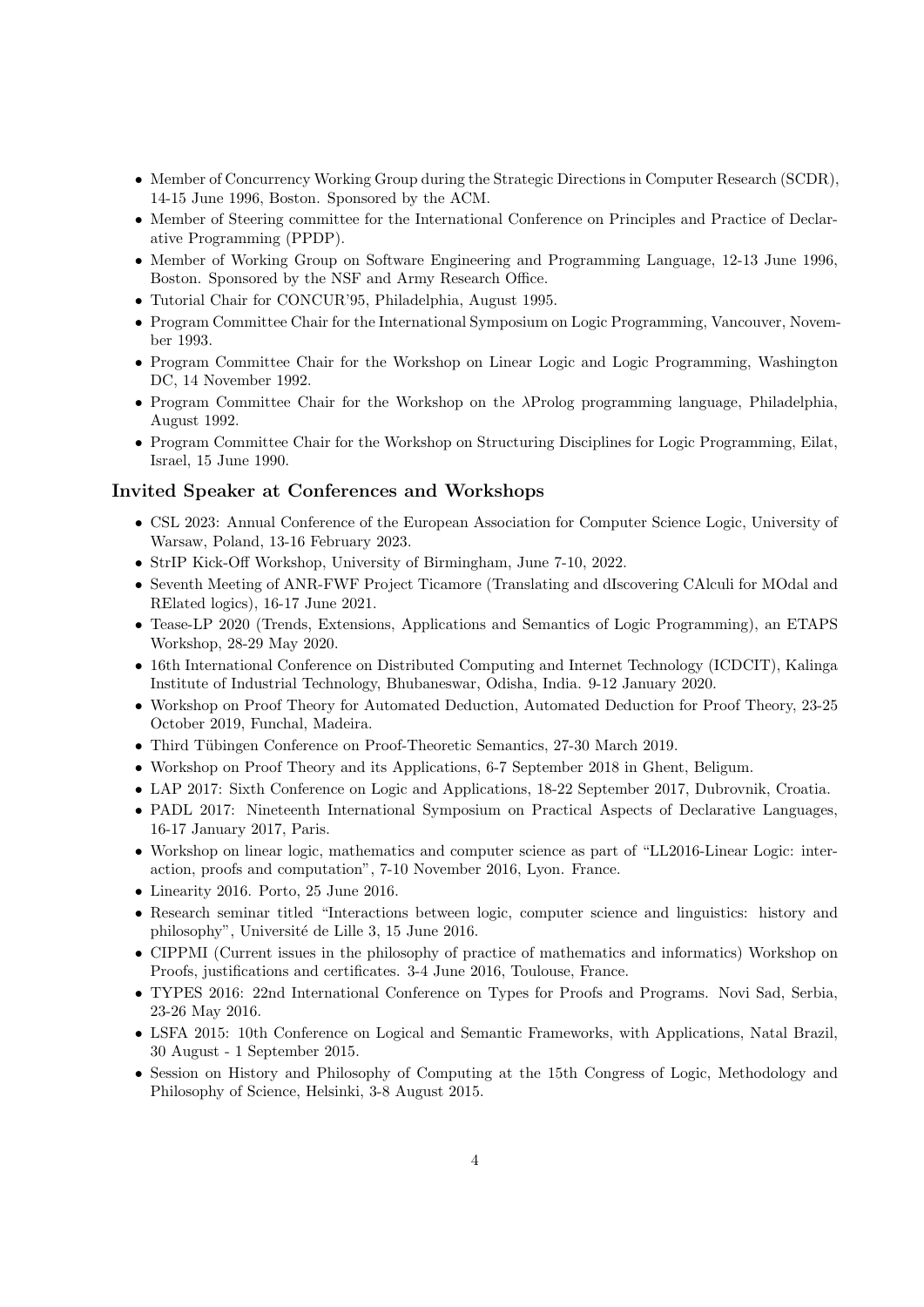- LOPSTR 2015: 25th International Symposium on Logic-Based Program Synthesis and Transformation and PPDP 2015: 17th International Symposium on Principles and Practice of Declarative Programming, Siena, 13-16 July 2015.
- ∀X.XΠ 2014: All about Proofs, Proofs for All, part of the Vienna Summer of Logic, 18 July 2014.
- LATD 2014: Logic, Algebra, and Truth Degrees, part of the Vienna Summer of Logic, 16-19 July 2014.
- LFMTP 2013: Logical Frameworks and Meta-Languages: Theory and Practice, affiliated with ICFP'13, Boston, 23 September 2013.
- ANR-DFG Hypothese Workshop titled *Different Aspects of Proof Theory*, ENS Paris, 3 May 2012.
- Journees nationales du GDR-IM, 25-26 January 2012, University of Paris 7.
- LMPS 2011: 14th International Congress of Logic, Methodology and Philosophy of Science, Nancy, France, 19-26 July 2011 (Section C1: Logic, Mathematics and Computer Science).
- APLAS 2010: Eighth Asian Symposium on Programming Languages and Systems, Shanghai Jiao Tong University, China, November 29 - December 1, 2010.
- FICS 2010: 7th Workshop on Fixed Points in Computer Science, Brno, Czech Republic, 21-22 August 2010.
- MLPA: 2nd Workshop on Module Systems and Libraries for Proof Assistants, a FLoC 2010 workshop associated with IJCAR and ITP, 15 July 2010.
- Colloquium on Games, Dialogue and Interaction, Université Paris 8, 28-29 September 2009.
- LAM 2009: Logics for Agents and Mobility. A workshop associated to LICS09. 9-10 August 2009.
- Journées du projet PEPS-Relations, University of Paris XIII, 15 16 December 2008.
- APS: 4th International Workshop on Analytic Proof Systems, part of LPAR 2008, Doha, Qatar, 22 November 2008.
- SOS 2008: Structural Operational Semantics, an affiliated workshop of ICALP 2008, Reykjavik, Iceland, 6 July 2008.
- WFLP 2008: 17th International Workshop on Functional and (Constraint) Logic Programming, Siena, 3-4 July 2008.
- LFMTP 2008: International Workshop on Logical Frameworks and Meta-Languages: Theory and Practice (affiliated with LICS08), Pittsburgh, 23 June 2008.
- Dimostrazioni, Polarit´a e Cognizione, Facolt`a di Lettere e Filosofia, Universit`a di Roma Tre, 18 April 2008.
- Collegium Logicum 2007: Proofs and Structures, 24-25 October 2007, Vienna, Austria.
- IJCAR 2006: Joint Conference on Automated Reasoning (part of FLoC 2006). Seattle, 16-21 August 2006.
- Geometria della Logica, Facolt`a di Lettere e Filosofia, Universit`a di Roma Tre, 28-29 April 2006.
- Algebraic Process Calculus: The first 25 years and beyond, Bertinoro, Italy, 5 August 2005.
- Structure and Deduction 2005: an ICALP workshop, Lisbon, 16-17 July 2005.
- 2nd Taiwanese-French Conference in Information Technologies, Tainan, Taiwan, 23-25 March 2005.
- CSL 2004: 13th Annual Conference of the European Association for Computer Science Logic, Karkonoski National Park, Poland, 20-23 September 2004.
- TPHOLs 2003: International Conference on Theorem Proving in Higher Order Logics, 9-12 September 2003, Rome, Italy.
- Wollic 2003: 10th Workshop on Logic, Language, Information and Computation, 29 July 1 August 2003, Ouro Preto, Minas Gerais, Brazil.
- Workshop on Process Algebra, Bertinoro, Italy, 23 July 2003.
- UNIF 2003: 17th International Workshop on Unification, 8-9 June 2003, Valencia, Spain.
- FSTTCS02: 22nd Foundations of Software Technology and Theoretical Computer Science, 12-14 December 2002, Indian Institute of Technology, Kanpur, India.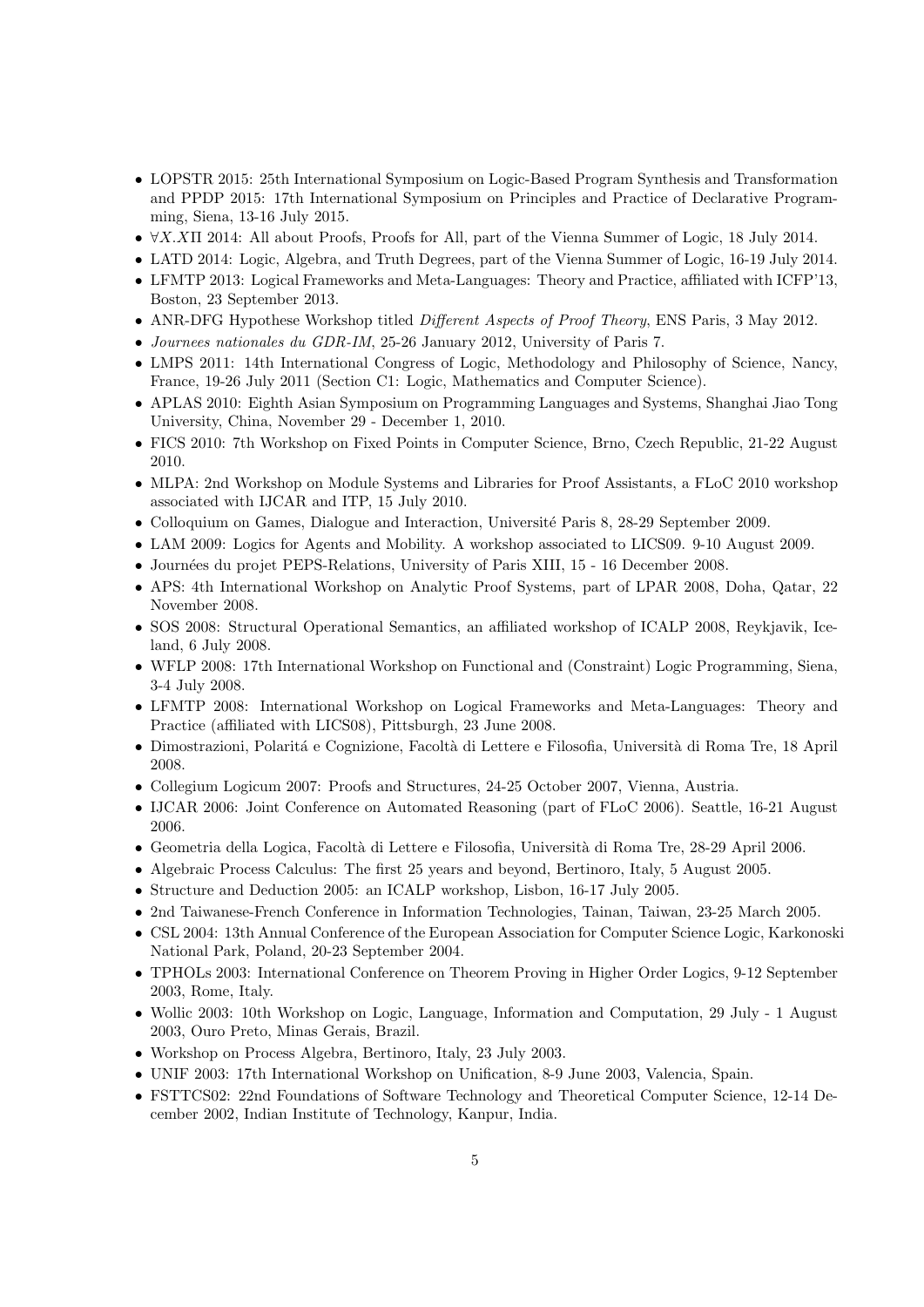- AMAST02: 9th International Conference on Algebraic Methodology And Software Technology, September 9-13, 2002, St. Gilles les Bains, Reunion Island, France.
- TABLEAUX 2002: Automated Reasoning with Analytic Tableaux and Related Methods. Copenhagen, Denmark, July 30 - August 1, 2002.
- Second International Workshop on Foundations for Secure/Survivable Systems and Networks, 26 27 October 2001, Tokyo Institute of Technology, Tokyo, Japan.
- RTA 2000: 11th International Conference on Rewriting Techniques and Applications, 10-12 July 2000, University of East Anglia, Norwich, U.K.
- European Meeting of the Association for Symbolic Logic, Utrecht, 1-6 August 1999.
- TYPES'96: Workshop on Types, Aussois, France, 16-19 December 1996.
- Conference on Logical Aspects of Computational Linguistics, Nancy, 23-25 September 1996.
- Conference on Logics and Models of Computation, Marseille, 16 20 September 1996.
- Linear Logic '96, Tokyo, Japan, 29 March 2 April 1996.
- Second New Zealand Formal Program Development Colloquium, Massey, 14 15 February 1996.
- Computing: The Australian Theory Seminar (CATS), Melbourne, 29 30 January 1996.
- The Fourth Compulog meeting, Vietri, Italy, 15 September 1995.
- GULP-PRODE'95: Italian-Spanish Joint Conference on Declarative Programming, Vietri, Italy, 11 14 September 1995.
- Joint meeting of Algebraic and Logic Programming (ALP) and Programming Languages Implementation and Logic Programming (PLILP), Madrid, September 1994.
- Fourth North American Jumelage meeting, SRI International, Menlo Park, CA, 13 17 October 1993.
- Second Compulog-Network Subgroup Meeting on Programming Languages, Pisa, 6 7 May 1993.
- MFPS'93: Ninth Conference on the Mathematical Foundations of Programming Semantics, New Orleans, LA, 7 – 10 April 1993.
- Fourth Intern. Workshop on Extensions of Logic Programming, St. Andrews, Scotland, March 1993.
- Workshop on Logic and Change during German AI Conference, Bonn, Germany, 18 19 Sept 1991.
- Second Russian Conference on Logic Programming, St. Petersburg, 11 15 September 1991.
- Logical Framework BRA ESPRIT Workshop, Edinburgh, 20 23 May 1991.
- Esprit project on Computational Logic, University of Tübingen, Germany,  $24 26$  September 1990.
- Esprit project on Logical Foundations, Nice, France,  $7 12$  May 1990.
- Workshop on Extensions to Logic Programming, Tübingen, Germany,  $8-9$  December 1989.
- Banff meeting on "Higher-Orders", Canada, 23 28 September 1989.
- Workshop on Proof, Cambridge University, England,  $11 14$  July 1988.
- Workshop on Meta Language and Tools for Mechanizing Formal Deductive Theories, Carnegie Mellon University, 13 – 14 November 1987.
- Sym. on Mathematical Foundations for Computer Science, IBM Japan, Oiso, Japan, 28 31 May 1985.
- Alfred Tarski Memorial Conference on Logic, Truth and Type-Theory, Ohio State Univ, 8 April 1984.

## Invited Tutorials and Advanced Courses

- Linear Logic Winter School, 24-28 January 2022, CIRM, Luminy, Marseilles.
- Graduate level course on "The proof theoretic foundation of computational logic," Dipartimento di Informatica, Universit`a di Pisa, 10-16 September 2014.
- CUSO Winter School in Mathematics and Computer Science "Proof and Computation", Les Diablerets, Switzerland, 27-31 January 2013.
- Graduate level course on "Proof theory with applications to computation and deduction," Dipartimento di Informatica, Universit`a di Pisa, 19-30 September 2011.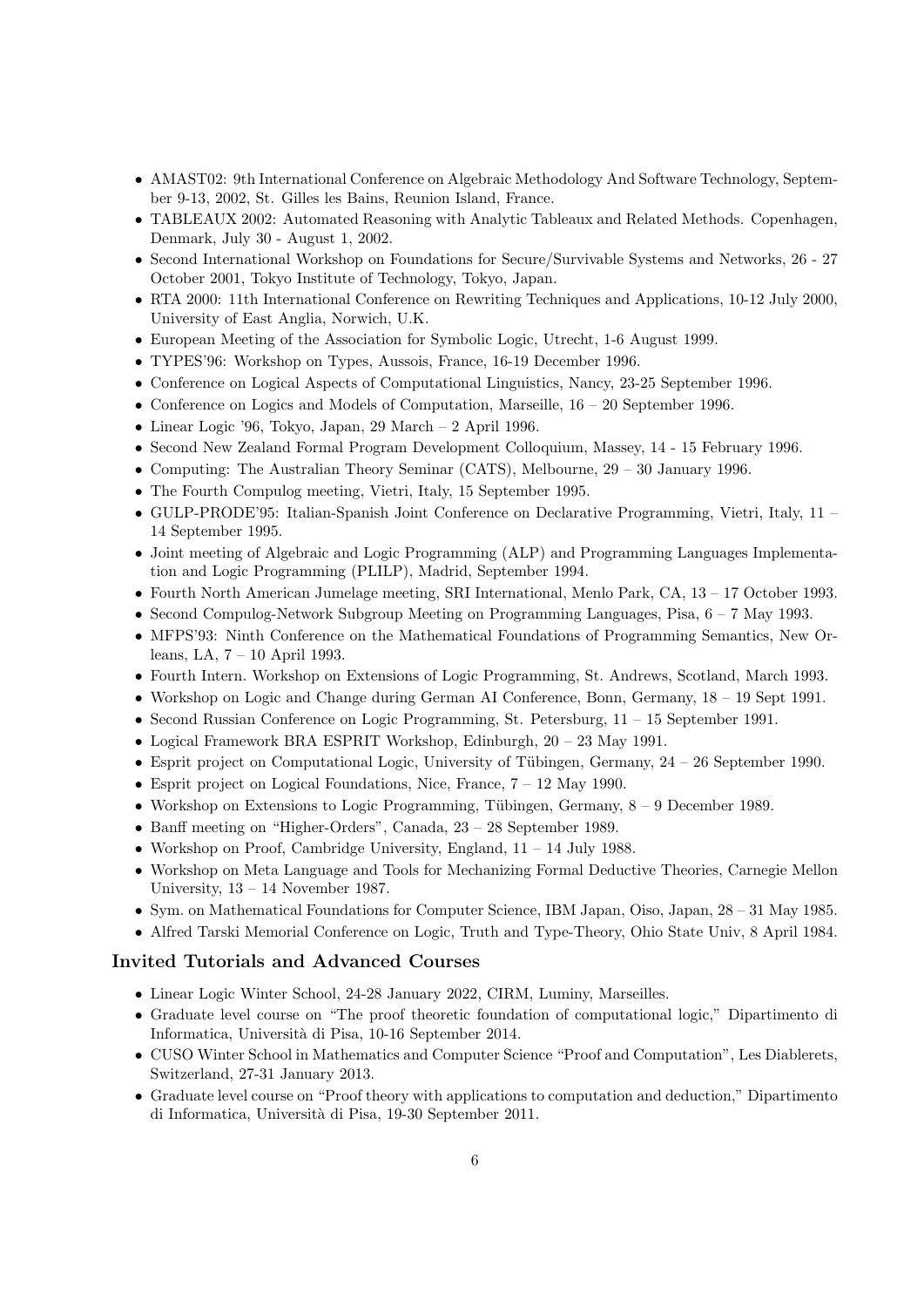- PLS8: 8th Panhellenic Logic Symposium, Ioannina, Greece, July 4-8, 2011. Three hour tutorial.
- ISCL: International School on Computational Logic, Bertinoro, 10-15 April 2011. Six hours of lectures.
- Graduate level course on "Proof search and Computation." Dipartimento di Scienze dell'Informazione, Universitá degli studi di Milano, 15-26 March 2010.
- Graduate level course on "Proof systems for linear, intuitionistic, and classical logic." Dipartimento di Informatica, Universitá Ca' Foscari di Venezia, 15-24 April 2009.
- Wollic 2003: 10th Workshop on Logic, Language, Information and Computation, 29 July 1 August 2003, Ouro Preto, Minas Gerais, Brazil.
- Summer School on the Proofs-as-Programs Paradigm, Eugene, Oregon, June 24 July 5, 2002. Sponsored by NSF, ACM SIGPLAN, and INRIA.
- Workshop on Proof Theory and Computation, Dresden University of Technology, 3-14 June 2002.
- International School on Computational Logic (ISCL), Acquafredda di Maratea (Basilicata, Italy), September 4-9, 2000. Sponsored by Association for Logic Programming (ALP), the European COM-PULOG net and by GULP.
- Eleventh European Summer School in Logic, Language and Information (ESSLLI-99), August 1999, Utrecht. Co-taught an introductory course of 7.5 hours with G. Nadathur.
- International Summer School on the Logic of Computation, Marktoberdorf, an Advanced Study Institute of the NATO Science Committee and the Technische Universität München, Germany, 29 July – 10 August 1997.
- Twenty hour course for PhD students at the University of Siena, Italy, 27 January 11 Feburary 1997.
- One week course for PhD students at the University of Padova, Italy, 15 —19 July 1996. Ten hours of lectures.
- International Summer School on the Logic of Computation, Marktoberdorf, an Advanced Study Institute of the NATO Science Committee and the Technische Universität München, Germany, 25 July – 6 August 1995. Five hours of lectures. Lectures published by the NATO Press.
- Two week course for PhD students at the University of Pisa, 30 May 10 June 1994. Twenty hours.
- Fourth International School for Computer Science Researchers, Acireale, Sicily, 22 June 4 July 1992. Eight hours of lectures.
- Second International School of Philosophy of Science, sponsored by the International Centre for Theoretical Physics, Trieste, Italy, 27 October – 10 November 1991. Five hours of lectures.
- Third European Summer School in Language, Logic, and Information, Saarbrücken,  $12 23$  August 1991. Five hours of lectures.
- International Conference on Logic Programming, July 1991. Three hours of tutorial.
- ARO/ONR sponsored meeting on Formal Methods in Software Engineering, Ft. Monroe, 13 15 May 1991. Five hours of lectures.
- ALP meeting (UK Chapter), Edinburgh,  $10 12$  April 1991. Three hours of tutorial.
- International Conference on Automated Deduction, Kaiserslautern, Germany, July 1990. Three hours tutorial on jointly with Amy Felty, Elsa Gunter, and Frank Pfenning.
- ICLP90: International Conference on Logic Programming, July 1990. 90 minutes tutorial.
- Alghero, Sardinia, Italy, Advanced School on Foundations of Logic Programming, 17 23 September 1988. Six hours of tutorial.
- MCC, Parallel Processing Group, Austin Texas, 30 June 3 July 1986. Twenty hours of lectures.
- Courses in Lisp and Prolog programming for the Army Research Office: March 1985, June 1985, January 1986, and June 1988.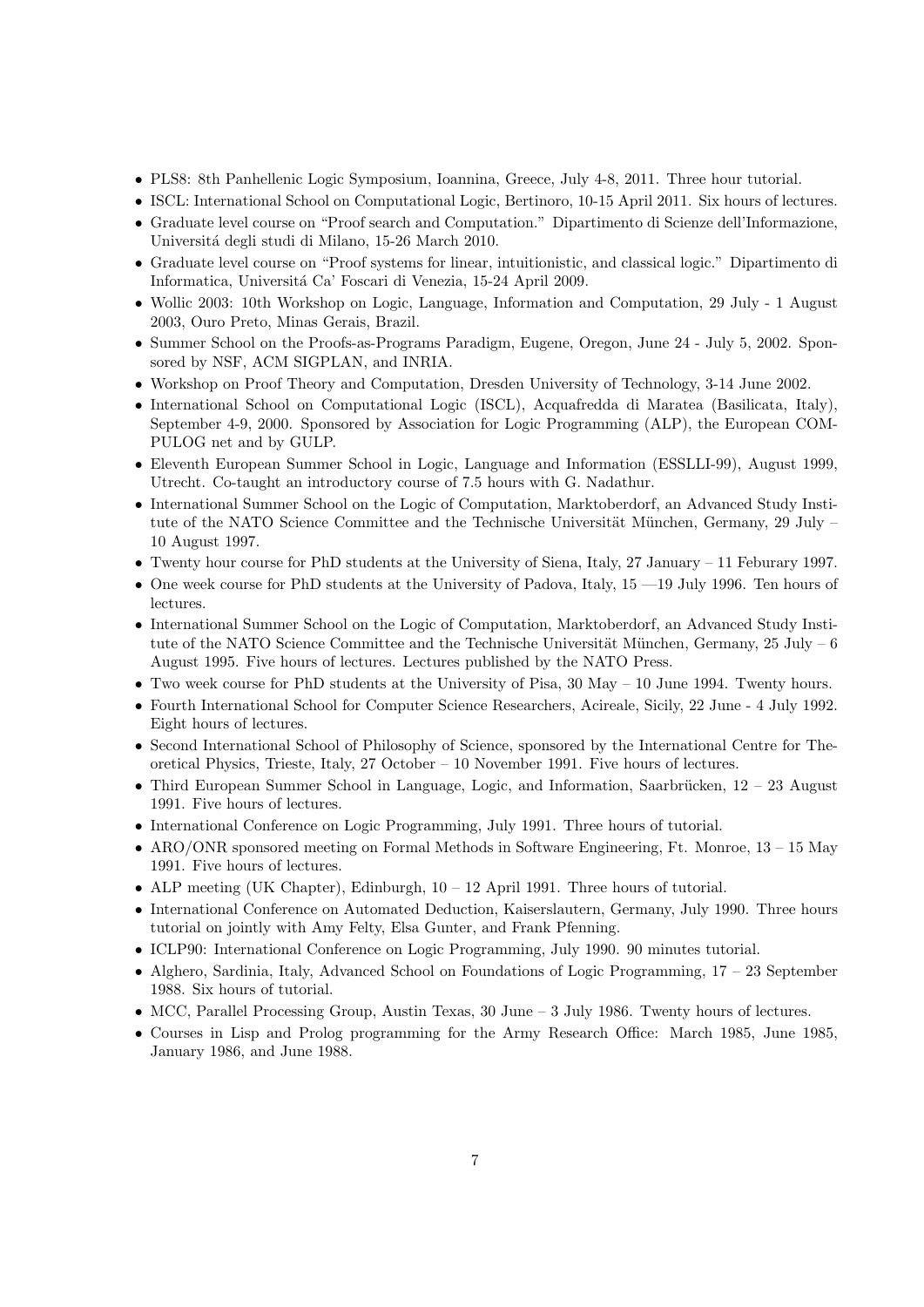# Colloquia and Seminar Talks

- 2021 PhilMath Seminar, Institut d'histoire et de philosophie des sciences et des techniques (IHPST), 14 December • Online Worldwide Seminar on Logic and Semantics (OWLS), 10 March • Proof Theory Virtual Seminar, 3 March.
- 2019 University of Minnesota, 19 June Australian National University, 1 May and 8 May.
- 2018 Technical University of Vienna, 31 October Cyber Security Lab, NTU, Singapore, 21 March.
- 2017 SD 2017: Structures and Deduction, Oxford, UK, 8 September TLLA 17: Trends in Linear Logic and Applications, 3 September  $\bullet$  Sémin'ouvert du LIX, 23 February
- 2016 ACADIA research centre, Ca' Foscari University, Venice, 27 April
- 2015 Journées ANR Rapido, PPS, 18 June Semantics and Verification group at PPS, 11 June ETH Zurick Department of Computer Science Distinguished Colloquium Series, 20 April • Inria Paris, Deducteam Seminar, 30 January
- 2014 IT University of Copenhagen, 11 September
- **2013** Groupe de travail Sémantique, PPS, University of Paris Diderot, 4 June College of Engineering & Computer Science, Australian National University, 14 May • Department of Mathematics and Computer Science, Freie Universität Berlin, 22 February.
- 2012 Pisa Summer Workshop on Proof Theory. 12-15 June CHocCoLa seminar, ENS Lyon, 15 March Workshop on Certificates and Computation, ITU Copenhagen, 12 March • Department of Mathematics, Carnegie Mellon University, 5 April.
- 2011 POP Seminar, Carnegie Mellon University, 17 October School of Computer Science, Colloquium Series, McGill University, 14 October • Workshop on Proof Theory, Paris, 16 June • Chalmers University of Technology, Göteborg, Sweden, 23-24 May ● Technical University of Vienna, 12 January.
- 2010 University of Minnesota, 10 November University of Bath, 15 September INRIA-Loria, Nancy, 12 March • LRI, University of Paris South, 8 October.
- 2008 Laboratoire "Preuves, programmes, systémes" (PPS), 13 Nov Workshop on Proof-search in Type Theories, LIX, 5 June.
- 2007 ICMS Workshop on Mathematical Theories of Abstraction, Substitution and Naming in Computer Science, Edinburgh, UK, 25-29 May.
- **2006** LIX, Ecole Polytechnique, 15 June Laboratoire "Preuves, programmes, systémes" (PPS), 1 December.
- 2005 Universidad Complutense Madrid, 29 Nov University of Pisa, Italy, 22 July WIPS 2005: Workshop on Implementations of Proof Search, University of Minnesota, 1 July • University of Minnesota, 19 April • Academia Sinica, Taiwan, 28 March • 2nd Taiwanese-French Conference in Information Technologies, Tainan, Taiwan, 23-25 March.
- 2004 INRIA-Loria, Nancy, 7 December. University of Pisa, Italy, 5 July PPS Paris VII, 24 June ACI Workshop on "Théorie des preuves des types inductifs et coinductifs", 17 June • ACI Workshop on "Modèles pour la concurrence et la mobilité", 26 May • LRI, CNRS-Université de Paris Sud, 30 January.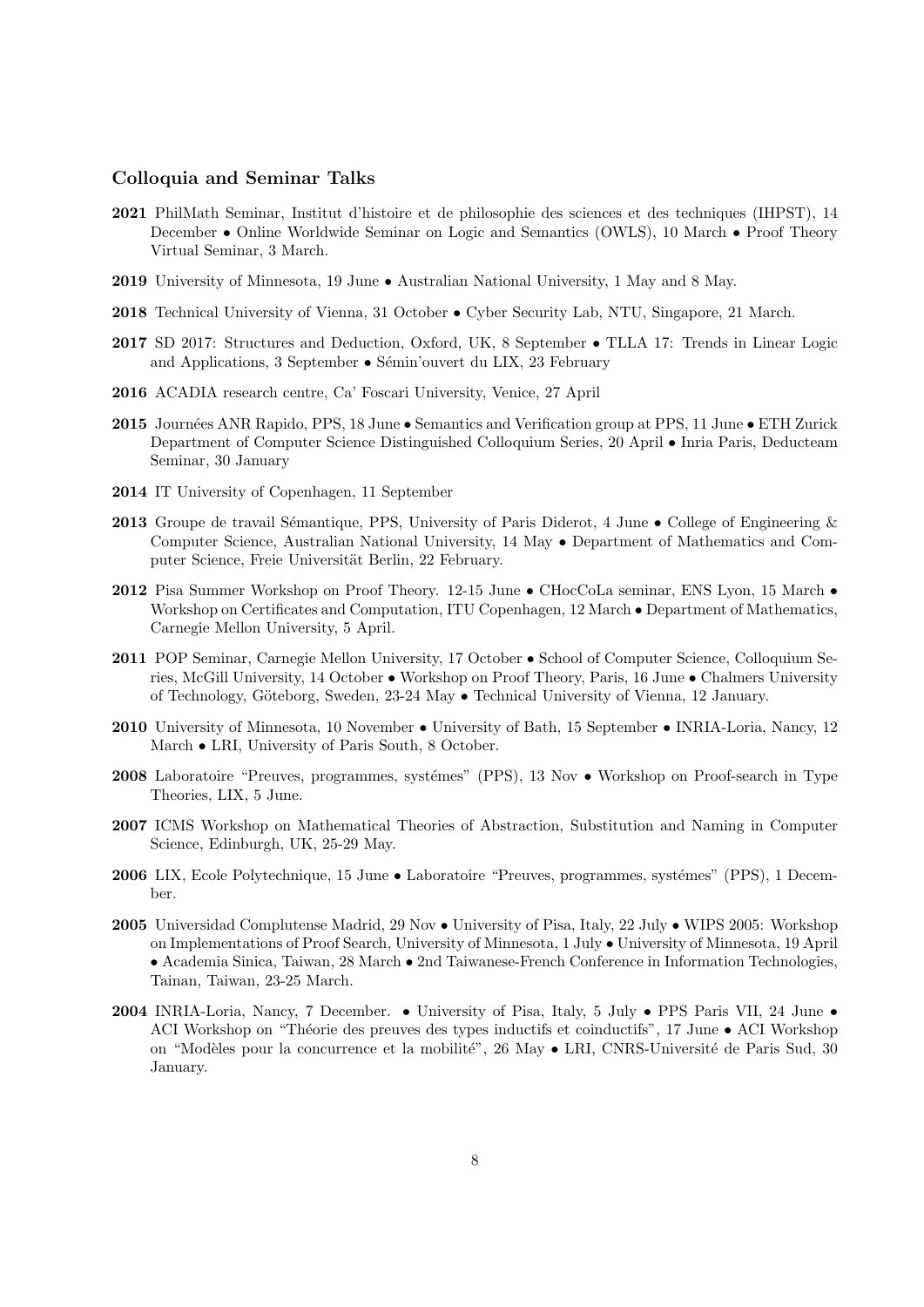- 2003 Groupe de travail "Sémantique", PPS Paris VII, 2 December Workshop PCRI-CEA List, 18 November • Computer Science Department, Dresden University of Technology, 22 September • LIX, Ecole ´ polytechnique, 15 March • LIPN, Univ of Paris 13, 17 March • Institut d'Informatique, Facultés Universitaires Notre-Dame de la Paix, Namur, Belgium, 24 February • LSV, ENS Cachan, 18 Feburary • INRIA Rocquencourt, 17 January.
- 2002 IIT Delhi, 10 December INRIA Sophia Antipolis, 26 March DIP, Università di Firenze, 8 March • LIP, ENS/Lyon, 22 February • Logic and Interaction Meeting, CIRM, Luminy, 18, 25 February.
- 2001 INRIA Rocquencourt, 22 May. LRI, CNRS-Université de Paris Sud, 19 November. Departamento de Informatica, Pontificia Universidade Catolica do Rio de Janeiro (PUC-Rio), Brazil, 13 December.
- 2000 LIPN, Institut Galilee, University of Paris 13, 15 December. LFCS, Edinburgh University, 6 December. • Computer Science Department, Dresden University of Technology, 30 November. • INRIA Rocquencourt, 17 July.
- 1999 Penn State Logic Seminar, 28 September, 5 October.
- 1998 Penn State Logic Seminar, 5 May.
- 1997 Department of Computer Science, University of Chicago, 8 October. DMI, Ecole Normale Superieure, Paris, 13 January.
- 1996 Dipartimento di Informatica e Scienze dell'Informazione, Genoa, Italy, 11 December. Research seminar on "The Mechanization of Inference", Ohio State University, 26 November. • Department of Computer Science, SUNY Stony Brooks, 20 May. • Department of Mathematics, Wesleyan University, 16 May. • Department of Computer Science, Portland State University, 12 April. • Department of Computer Science, Oregon Graduate Institute, 10 April. • Department of Computer Science, University of Auckland, 9 February. • Unit of Information Technology, University of Technology, Sydney, 7 February. • Royal Melbourne Institute of Technology, Melbourne, 25 January. • Department of Mathematics, University of Siena, 9 January.
- 1995 Department of Mathematics, University of Padua, 2 June. University of Pisa, Italy, 9 June. Dpto. de Lenguajes y Ciencias de la Computacion, Universidad de Malaga, 22 May. • Department of Computer Science, University of Edinburgh, 26 May.
- 1994 Computer Science Department, Penn State University, December. Computer Science Department, Duke University, November. • INRIA, Rocquencourt, France, July. • Irisa, Rennes, France, July. • Dipartimento di Informatica e Scienze dell'Informazione, Genoa, Italy, June. • School of Computer Science, Carnegie Mellon University, February.
- 1992 Computer Science Department, Simon Fraser University, November. Computer and Information Science, Syracuse University, 20 March. • State University of New York at Buffalo, 30 April. • Swarthmore College, 12 February.
- 1991 Edinburgh University, Computer Science Department, 24 September. Glasgow University, Department of Computing Science, 23 September. • Turing Institute, Glasgow, 7 August. • Edinburgh University, Artificial Intelligence Department, 12 May. • Edinburgh University, Cognitive Science Department, 7 March. • University of Oxford, Programming Research Group, 21 February. • University of Cambridge, Computing Laboratory, 20 February. • Edinburgh University, Computer Science Department, 25 January.
- 1990 Chinese University of Hong Kong, Department of Computer Science, 11 December. Glasgow University, Department of Computing Science, 29 October. • Edinburgh University, LFCS, 26 October. • St. Andrews University, Scotland, 25 October. • SRI International, 12, 14 March. • Stanford University, CA, 13 March.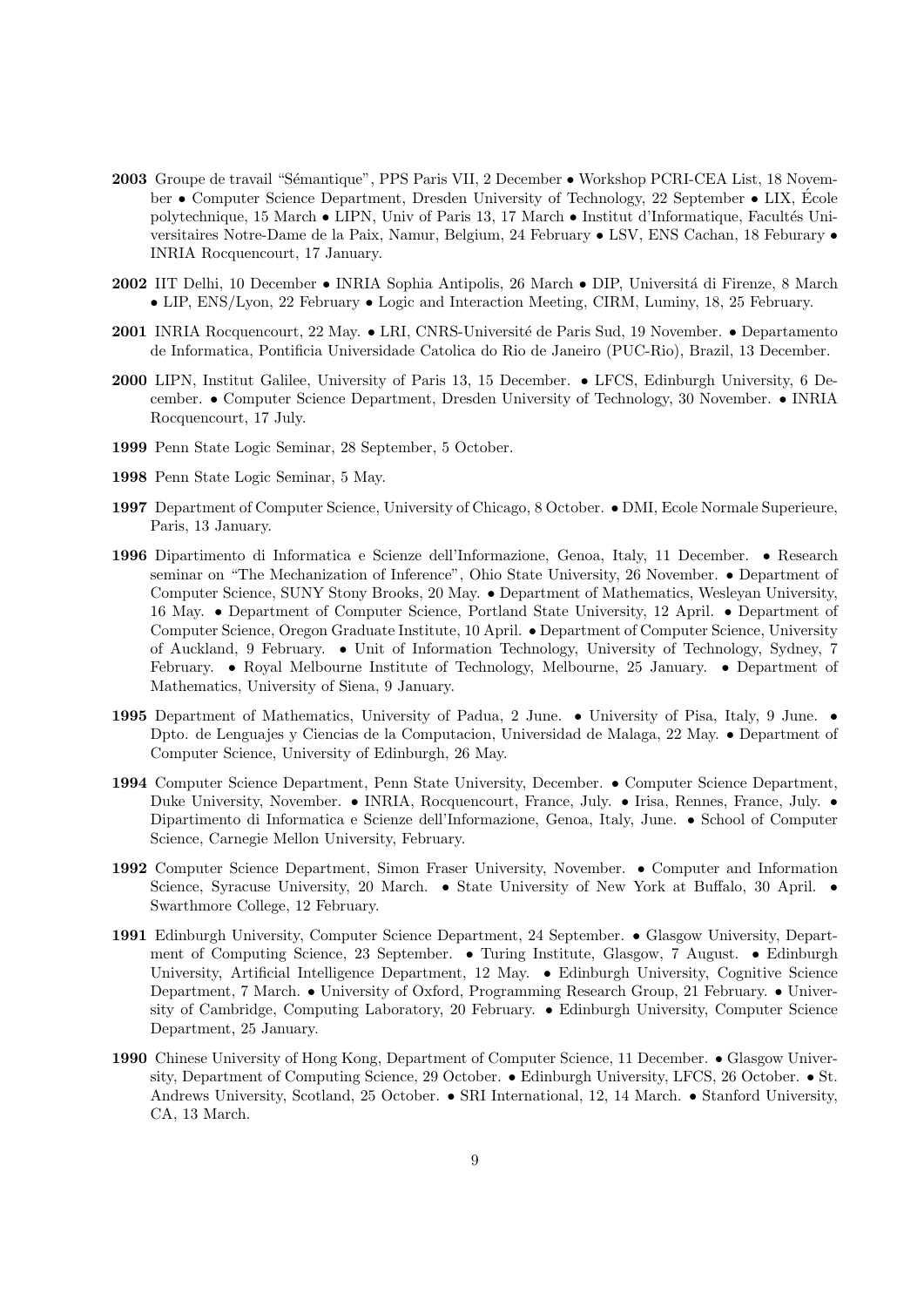- 1989 Univeristy of Cambridge, Cambridge, UK, 13 December. Bristol University, Bristol, UK, 12 December. • IBM Research, Hawthorn NY, 7 September. • Swedish Institute of Computer Science, 18 May. • Carnegie Mellon University, 27 April. • ECRC, Munich, Germany, 7 March. • Siemans AG, Munich, Germany, 6 March. • University of Tübingen, Germany, 4 March. • University of Torino, Italy, 2 March. • University of Milano, Italy, 28 February and 1 March. • University of Pisa, Italy, 27 February. • IASI Rome, Italy, 21 February. • University of Rome, Italy, 20 February.
- 1988 Unisys, Paoli PA, 6 April. INRIA, Rocquencourt France, 14 March. University of Cambridge, Computer Laboratory, 9 March. • Imperial College, Computer Science Department, 8 March. • University of Edinburgh, Cognitive Science Department, 3 March. • University of Edinburgh, Computer Science Department, 2 March. • University of Edinburgh, Computer Science Department, 1 March. • University of Glasgow, Computer Science Department, 29 February.
- 1987 Digital Equipment Corporation, Hudson, MA, 13 October. SUNY at Stony Brook, Computer Science Department, 18 September. • AT&T Bell Labs, Murray Hill, 12 February.
- 1986 Columbia University, Computer Science Department, 29 October. Hong Kong University, Computer Science Department, 5 August. • University of Cambridge, Computer Science Laboratory, 23 July. • University of Edinburgh, Cognitive Science Department, 9 July. • Rutgers University, Computer Science Colloquium, 6 March. • Carnegie Mellon University, Logic Colloquium, 13 February. • MCC, Austin, Texas, 6 February.
- 1985 SDC Unisys, Paoli, PA, 12 December. Electrotechnical Laboratory, Ibaraki Japan, 4 June. Kyoto University, Kyoto Japan, 30 May. • Mid-Atlantic Logic Conference, Philadelphia, PA, 17 February.
- 1984 Hewlett-Packard, Palo Alto, CA, 23 January.

### Conference and Workshop Program Committees

- 2022 CiE 2022: Computability in Europe 2022, Swansea, UK, July 2022 HCVS-2022: Horn Clauses for Verification and Synthesis, Munich, Germany, April 2022.
- 2021 RAMiCS 2021: 19th International Conference on Relational and Algebraic Methods in Computer Science, CIRM, Luminy, France, 2-5 November. • LPAR-23: 23rd International Conference on Logic for Programming, Artificial Intelligence and Reasoning, on-line, 12-13 January.
- 2020 WFLP 2020: 28th International Workshop on Functional and Logic Programming, Bologna, Italy, 7 - 10 September. • IJCAR-2020: 10th International Joint Conference on Automated Reasoning, Paris, 29 June - 2 July 2020. • TEASE-LP: Workshop on Trends, Extensions, Applications and Semantics of Logic Programming, Dublin, 25 April (associated with ETAPS).
- 2019 TABLEAUX 2019: Automated Reasoning with Analytic Tableaux and Related Methods, London, 3-5 September. • LFMTP'19: Workshop on Logical Frameworks and Meta-Languages: Theory and Practice, 22 June, Vancouver, Canada (Program Committee co-Chair).
- 2018 IJCAR-2018: 9th International Joint Conference on Automated Reasoning, Oxford, 14-17 July 2018.
- 2017 FSCD'17: Second International Conference on Formal Structures for Computation and Deduction, Oxford, 3-6 September (Program Committee Chair). • 26th International Conference on Automated Deduction, Gothenburg, Sweden, 6-11 August.
- 2016 FSCD'16: First International Conference on Formal Structures for Computation and Deduction, Porto, Portugal, 22-26 June. • IJCAR 2016: International Joint Conference on Automated Reasoning, Ciombra, Portugal, 27 June - 2 July. • CPP 2016, Fifth International Conference on Certified Programs and Proofs, 18-19 January, Saint Petersburg, Florida.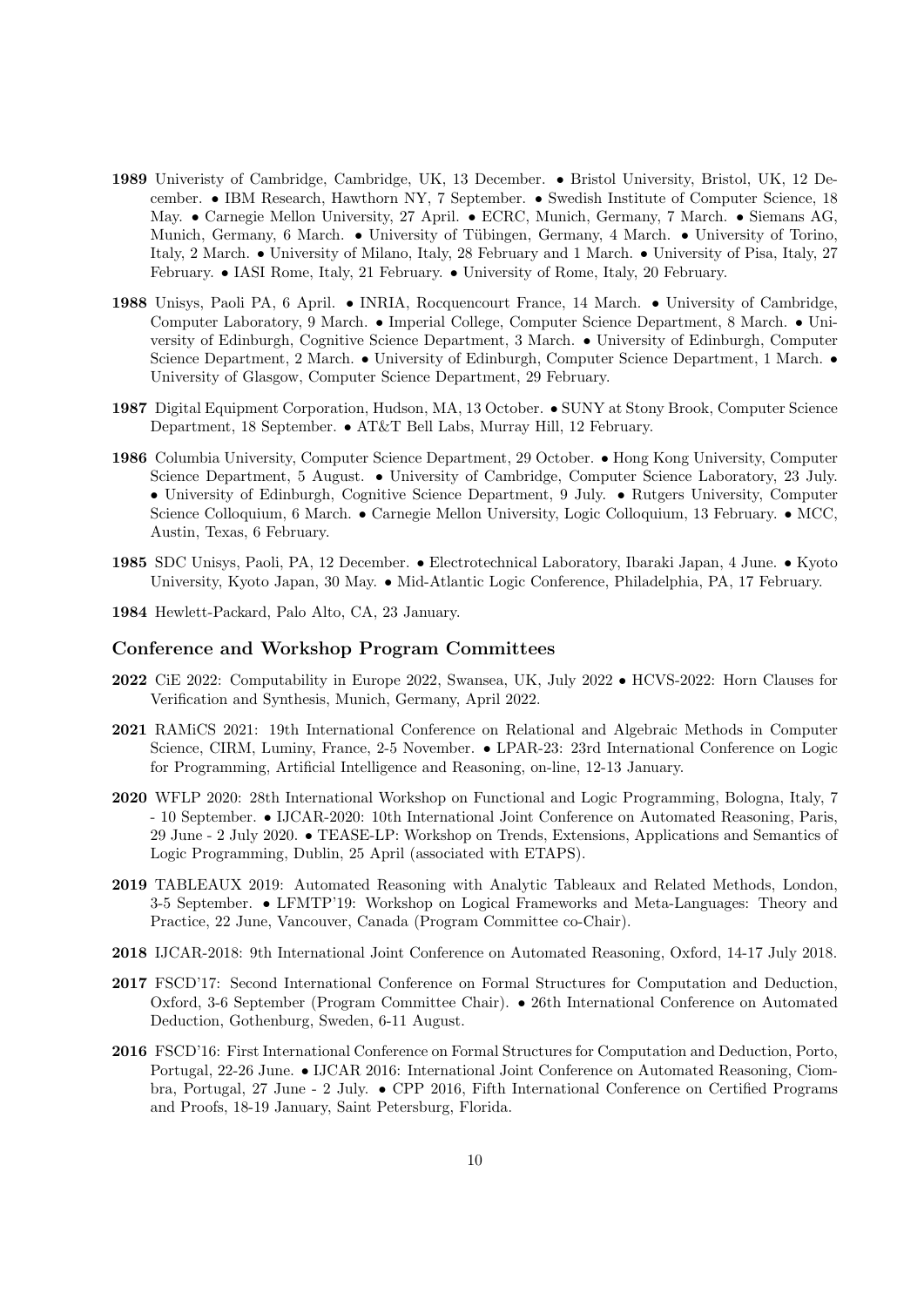- 2015 TABLEAUX 2015: Automated Reasoning with Analytic Tableaux and Related Methods, Wroclaw, Poland, September. • PPDP 2015: 17th International Symposium on Principles and Practice of Declarative Programming, Siena, Italy, 13-16 July. • PxTP 2015: Fourth Workshop on Proof eXchange for Theorem Proving, Berlin, Germany, 2-3 August. • ICALP 2015 (42nd International Colloquium on Automata, Languages, and Programming), Track B, Kyoto, Japan, 6-10 July.
- 2014 WoLLIC 2014: Workshop on Logic, Language, Information and Computation, Valparaiso Chile, 1- 4 September. • Joint Meeting of the 23rd EACSL Annual Conference on Computer Science Logic (CSL14) and the 29th ACM/IEEE Symposium on Logic in Computer Science (LICS14), 14-18 July (Program Committee co-Chair).
- 2013 Tableaux 2013, 16-19 September, Nancy, France.
- 2012 CPP 2012: Second International Conference on Certified Programs and Proofs, 13-15 December, Kyoto, Japan (Program Committee co-Chair). • LFMTP'12: Workshop on Logical Frameworks and Meta-Languages: Theory and Practice, 9 September, Copenhagen, Denmark. • LAM 2012: Fifth International Workshop on Logics, Agents, and Mobility, June, Hamburg, Germany. • LPAR-18: The 18th International Conference on Logic for Programming, Artificial Intelligence and Reasoning. Merida, Venezuela, 11-15 March. • FICS 2012: Fixed Points in Computer Science (a satellite workshop of ETAPS 2012), Tallinn, Estonia, 24 March (Program Committee co-Chair). • IJCAR 2012: International Joint Conference on Automated Reasoning, Manchester, UK, June (Program Committee co-Chair).
- 2011 LAM 2011: Fourth International Workshop on Logics, Agents, and Mobility, 10 September, Aachen, Germany. • MLPA-11: Modules and Libraries for Proof Assistants, 26 August, Nijmegen. • LICS 2011: Logic in Computer Science, 21-24 June, Toronto. • Tableaux 2011: 20th International Conference on Automated Reasoning with Analytic Tableaux and Related Methods, July 4-8, Bern, Switzerland.
- 2010 LPAR-17: 17th International Conference on Logic for Programming Artificial Intelligence and Reasoning, Yogyakarta, Indonesia, 11-15 October. • Workshop on Proof Systems for Program Logics, FLoC 2010, Edinburgh, 10 July. • Workshop on Logics for Agents and Mobility, FLoC 2010, Edinburgh, 15 July. • Workshop on Proof-Search in Type Theories, FLoC 2010, Edinburgh, 15 July. • Workshop on Programming Languages for Mechanized Mathematics Systems (PLMMS), 5 July. • IFIP-TCS 2010: International Conference on Theoretical Computer Science, part of the World Computer Congress in Brisbane, 20-23 September.
- 2009 Workshop on Games, Dialogue and Interaction, 28-29 Sept, Université Paris 8. LAM 2009: Logics for Agents and Mobility, August, Los Angeles. A workshop associated to LICS09. • GaLoP IV: Games for Logic and Programming Languages, 28 - 29 March, York, UK. • CSL 2009: 18th Annual Conference of the European Association for Computer Science Logic, 7-11 September, Coimbra, Portugal. • LSFA 2009: Fourth Logical and Semantic Frameworks, with Applications, part of RDP 2009, 28 June-3 July, Brasília, Brazil. • ICALP 09: International Colloquium on Automata, Languages and Programming, Rhodes, Greece, July.
- 2008 PPDP 2008: 10th International ACM SIGPLAN Symposium on Principles and Practice of Declarative Programming, Valencia, 15-17 July. • ESHOL 2008: Evaluation of Systems for Higher Order Logic, part of IJCAR 2008, Sydney, Australia, 10-15 August. • LAM 2008: Logics for Agents and Mobility Workshop, part of ESSLLI 2008, Hamburg, Germany, 4-15 August. • LSFA08: Third Workshop on Logical and Semantic Frameworks with Applications, Brazil. • CSL08: 17th Annual Conference of the European Association for Computer Science Logic, 15-20 September, Bertinoro, Italy. • TCS 2008: 5th IFIP International Conference on Theoretical Computer Science, August. • FOSSACS 2008: Foundations of Software Science and Computation Structures. Budapest, Spring. • FLOPS 2008: Ninth International Symposium on Functional and Logic Programming, 14-16 April, Ise, Japan.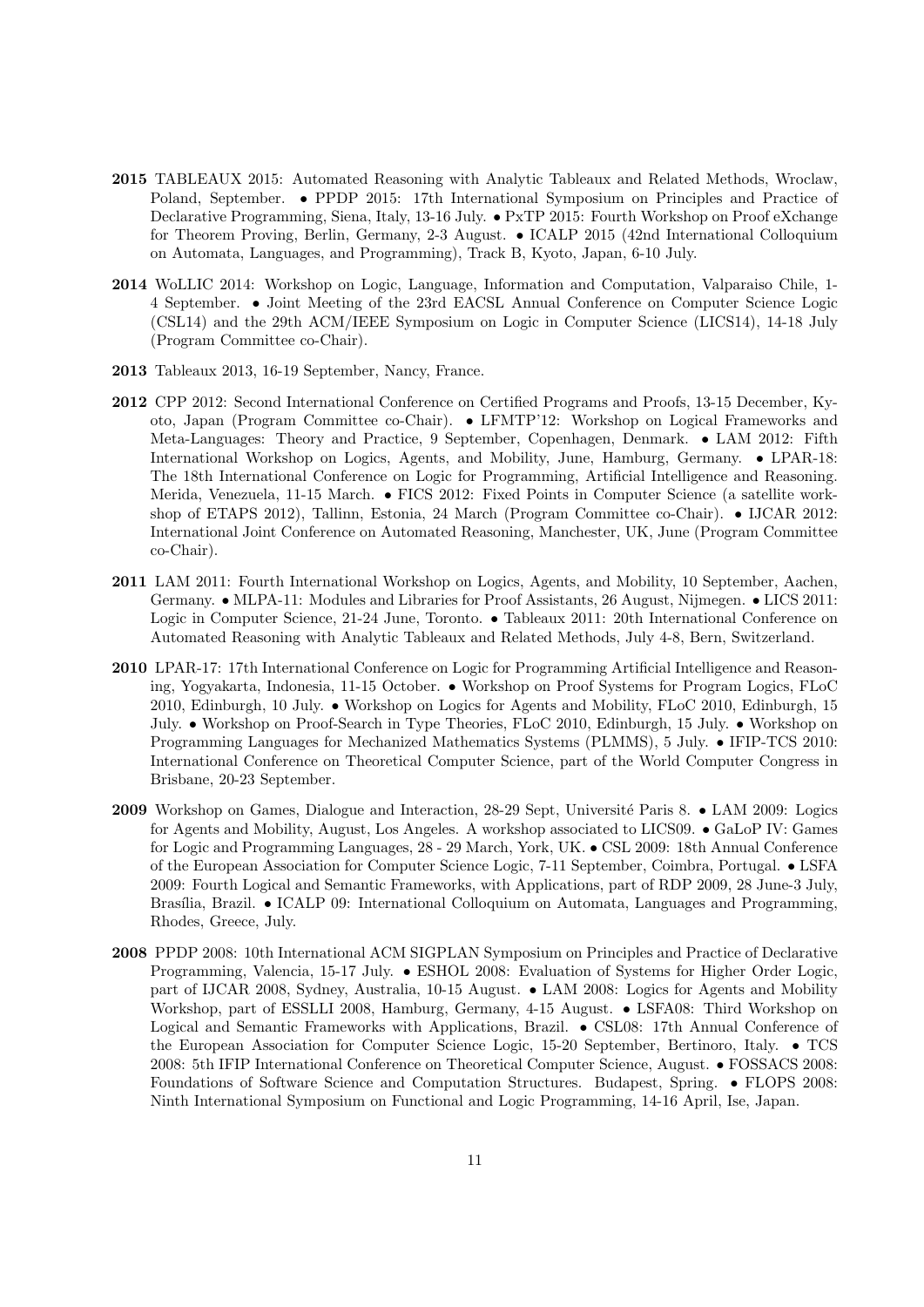- 2007 LFMTP'07: Workshop on Logical Frameworks and Meta-Languages: Theory and Practice, August, Bremem, Germany. • WoLLIC'07: Fourteenth Workshop on Logic, Language, Information and Computation, Rio de Janeiro, 2-5 July. • CADE-21: 21st Conference on Automated Deduction, 17 - 20 July Bremen, Germany.
- 2006 FSTTCS'06: Foundations of Software Technology and Theoretical Computer Science, Kolkata, India. 13-15 December. • LPAR-13: 13th International Conference on Logic for Programming Artificial Intelligence and Reasoning, Phnom Penh, Cambodia. 13-17 November. • LFMTP'06: Workshop on Logical Frameworks and Meta-Languages: Theory and Practice, 16 August. • TFIT'06: Taiwanese-French Conference on Information Technology, Nancy, France. 28-30 March. • Geocal Workshop on Logic Programming and Concurrency, 27 February - 3 March, CIRM, Luminy, France (Program Committee co-Chair)
- 2005 MoVeLog'05: A Workshop on Mobile Code Safety and Program Verification Using Computational Logic Tools. Barcelona, Spain, 5 October. • LPAR-11: 11th International Conference on Logic for Programming, Artificial Intelligence, and Reasoning. Montevideo, Uruguay, 14-18 March • CSL05: 14th Annual Conference of the European Association for Computer Science Logic, 22-25 August, Oxford, UK • CADE-20: Conference on Automated Deduction, Tallinn, Estonia, 22-27 July.
- 2004 ICLP'04: Twentieth International Conference on Logic Programming, Saint-Malo, France, 6-9 September. • LFM04: Fourth International Workshop on Logical Frameworks and Meta-Languages.
- 2003 ACM-Sigplan PPDP03: International Conference on Principles and Practice of Declarative Programming. Uppsala, Sweden. August. (Program Committee Chair). • DCFS 2003: 5th Workshop on Descriptional Complexity of Formal Systems, 12-14 July, Budapest, Hungary. • LPAR 2003: 10th International Conference on Logic for Programming Artificial Intelligence and Reasoning, 22-26 September, Almaty, Kazakhstan. • Merlin 2003: Mechanized Reasoning about Languages with Variable Binding, Uppsala, Sweden, August. • SBLP 2003: 7th Brazilian Symposium on Programming Langauges, Ouro Preto, Minas Gerais, Brazil, 28 - 30 May.
- 2002 DCFS02: Descriptional Complexity of Formal Systems, 4th Workshop, August 21 25, 2002, London, Ontario, Canada. • SBLP 2002: 6th Brazilian Symposium on Programming Langauges, PUC-Rio, Rio de Janeiro, 5-7 June. • PPDP02: International Conference on Principles and Practice of Declarative Programming. Pittsburgh, 6-8 October 2002. • CSL02: 11th Annual Conference of the European Association for Computer Science Logic, 22-25 September. • ICLP02: International Conference on Logic Programming, Copenhagen, 29 July - 2 August, part of FLOC 2002. • CADE02: Conference on Automated Deduction, Copenhagen, 29 July - 2 August, part of FLOC 2002. • LFM02: Logical Frameworks and Meta-languages.
- 2001 Dagstuhl Seminar on Proof Theory in Computer Science (01411), October 7-12. ICoS3: Inference in Computational Semantics, 18-19 June. • FLOPS 2001: 5th International Symposium on Functional and Logic Programming, Waseda University, Tokyo, 7-9 March.
- 2000 CONCUR2000: 11th International Conference on Concurrency Theory, August 22-25, Pennsylvania State University. Conference co-Organizer and PC member. • ICoS-2: Inference in Computational Semantics, Dagstuhl, Germany, 29-30 July. • TABLEAUX'2000: the International Conference on Tableaux and Related Methods, University of St. Andrews, June.
- 1999 ICALP 99: International Colloquium on Automata, Languages and Programming, Prague, 11 15 July 1999. • TABLEAUX'99, the International Conference on Tableaux and Related Methods, Saratoga Springs, NY, June 1999. • ICLP'99: International Conference on Logic Programming, Las Cruces, New Mexico, November 1999.
- 1998 LICS 98: Logic in Computer Science, 21 24 June 1998, Indianapolis. First Workshop on Component-Based Software Development in Computational Logic, Pisa, 14 (or 18) September.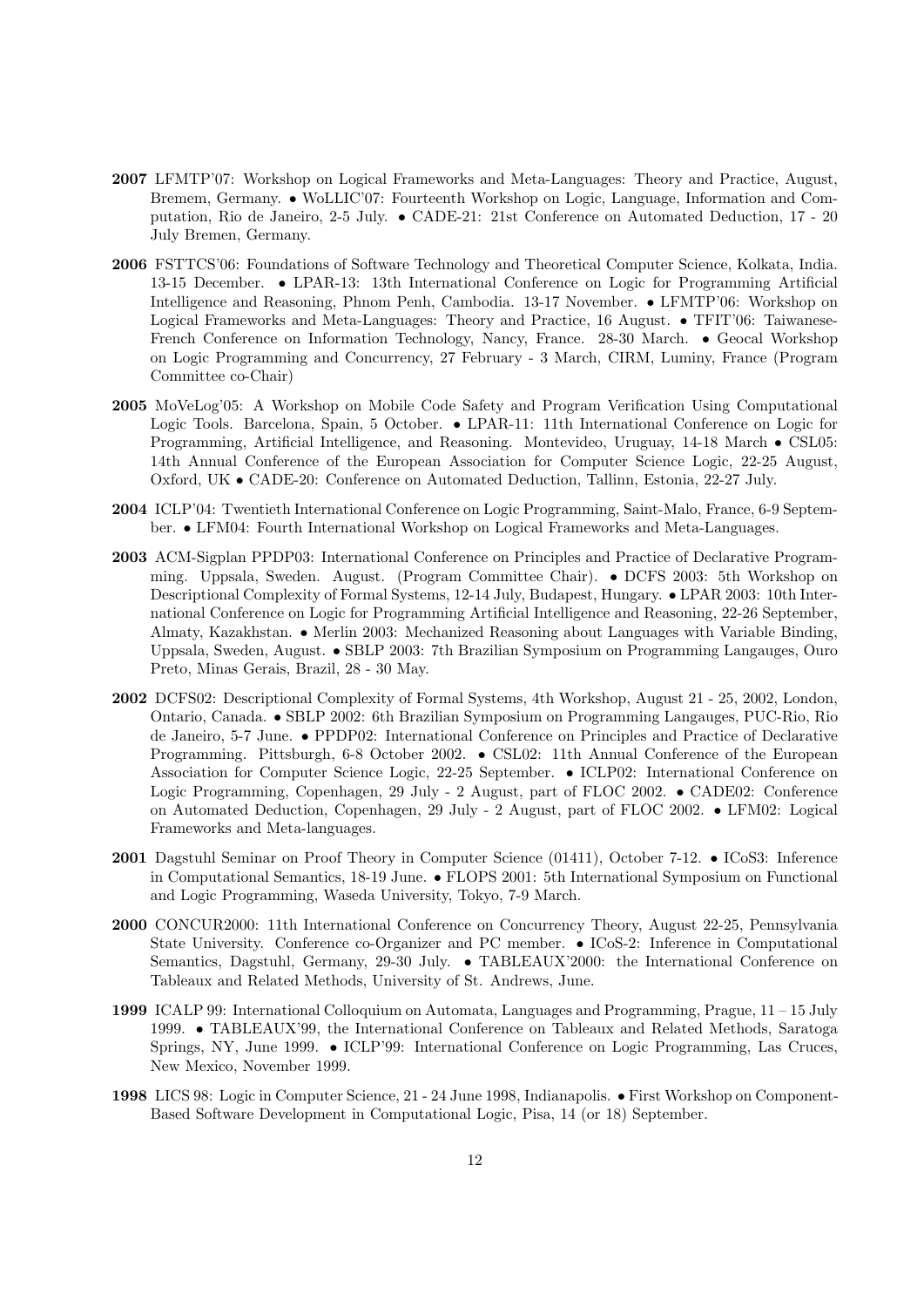- 1997 PLILP 97: International Conference on Programming Languages, Implementations, and Logic Programming, Southampton, UK, September. • ICLP 97: International Conference on Logic Programming, Sydney, Australia, 8-12 July. • CATS 97: Computing: The Australasian Theory Symposium, Sydney, Australia, 3-7 February.
- 1996 JICSLP 96: Joint International Conference and Symposium on Logic Programming, Bonn, Germany, November. • PLILP 96: International Conference on Programming Languages, Implementations, and Logic Programming, Aachen, Germany, September. • WELP'96: Workshop on Extensions to Logic Programming, 28 – 30 May, Leipzig, Germany.
- 1995 LICS 95: Logic in Computer Science, 25 29 June, San Diego, California.Portland Oregon, December. • ILPS 95: International Symposium on Logic Programming,
- 1994 POPL 94: The 21st Annual ACM SIGPLAN–SIGACT Symposium on Principles of Programming Languages, January. • ASL 94: Annual Meeting of the Association of Symbolic Logic, March, Gainsville Florida. • ICCL 94: International Conference on Constraints in Computational Logics,  $7 - 9$  September, Munich, Germany.
- 1993 LICS 93: Logic in Computer Science, 20 23 June, Montreal, Quebec. LPAR 93: International Conference on Logic Programming and Automated Reasoning, St. Petersburg, July. • ILPS 93: International Symposium on Logic Programming, Vancouver, November (Program Committee Chair). • Linear Logic Workshop, Cornell University, June.
- 1992 JICSLP 92: Joint International Conference and Symposium on Logic Programming, Washington DC, November. • Workshop on Linear Logic and Logic Programming, 14 November (Program Committee Chair). • Workshop on the λProlog programming language, Philadelphia, August (Program Committee Chair). • LPAR 92: International Conference on Logic Programming and Automated Reasoning, St. Petersburg, July. • FGCS92: International Conference on Fifth Generation Computer Systems, 1992. Tokyo, Japan, 1 – 5 June. • META92: Third International Workshop on Meta-programming and Logic.
- 1990 CADE–10: Tenth International Conference on Automated Deduction, Kaiserslautern, Germany, 23 – 27 July. • Kleene'90: Third Logic Biennial, Bulgaria, 6 – 15 June. • Workshop on Structuring Disciplines for Logic Programming, 15 June, Eilat, Israel (Program Committee Chair). • META90: Second International Workshop on Meta-programming and Logic, April, Leuven, Belgium.
- 1989 ICLP89: Sixth International Conference on Logic Programming, August, Lisbon Portugal.

### External Examiner

- External Examiner for PhDs starting with 2020: Gabriel Hondet, University of Paris-Saclay, planned for September 2022. • Ahmed Bhayat, University of Manchester, 6 January 2021 (reporter).
- External Examiner for PhDs during 2010-2019: Aurore Alcolei, ENS Lyon, 17 October 2019 (rapporteur). • Michael Lettmann, Technical University of Vienna, 30 October 2018 (reporter). • Raphaël Cauderlier, CNAM, 10 October 2016 (rapporteur). • Gabriel Scherer, University of Paris Diderot, 30 March 2016 (rapporteur). • Ali Assaf, École Polytechnique, 28 September 2015 (president). • Taus Brock-Nannestad, IT University of Copenhagen, 12 September 2014 (reporter). • Thanos Tsouanas, ENS Lyon, 2 July 2014 (rapporteur). • Mahfuza Farooque, École Polytechnique 19 December 2013. • Stéphane Zimmermann, University of Paris Diderot, 10 December 2013 (president). • Matthias Puech, University of Bologna, 8 April 2013 (rapporteur). • Robert Simmons, Carnegie Mellon University, 22 October 2012. • Nicolas Pouillard, University of Paris 7, 13 January 2012 (rapporteur). • Anders Starcke Henriksen, University of Copenhagen, December 2011 (reporter). • Francois Garillot, Ecole ´ Polytechnique, 5 December 2011 (president). • Daniel Weller, Technische Universität Wien, 12 January 2011 (reporter). • Elie Soubiran, École Polytechnique 27 September 2010 (president). • Clement Houtmann, Nancy, 12 March 2010 (examinateur).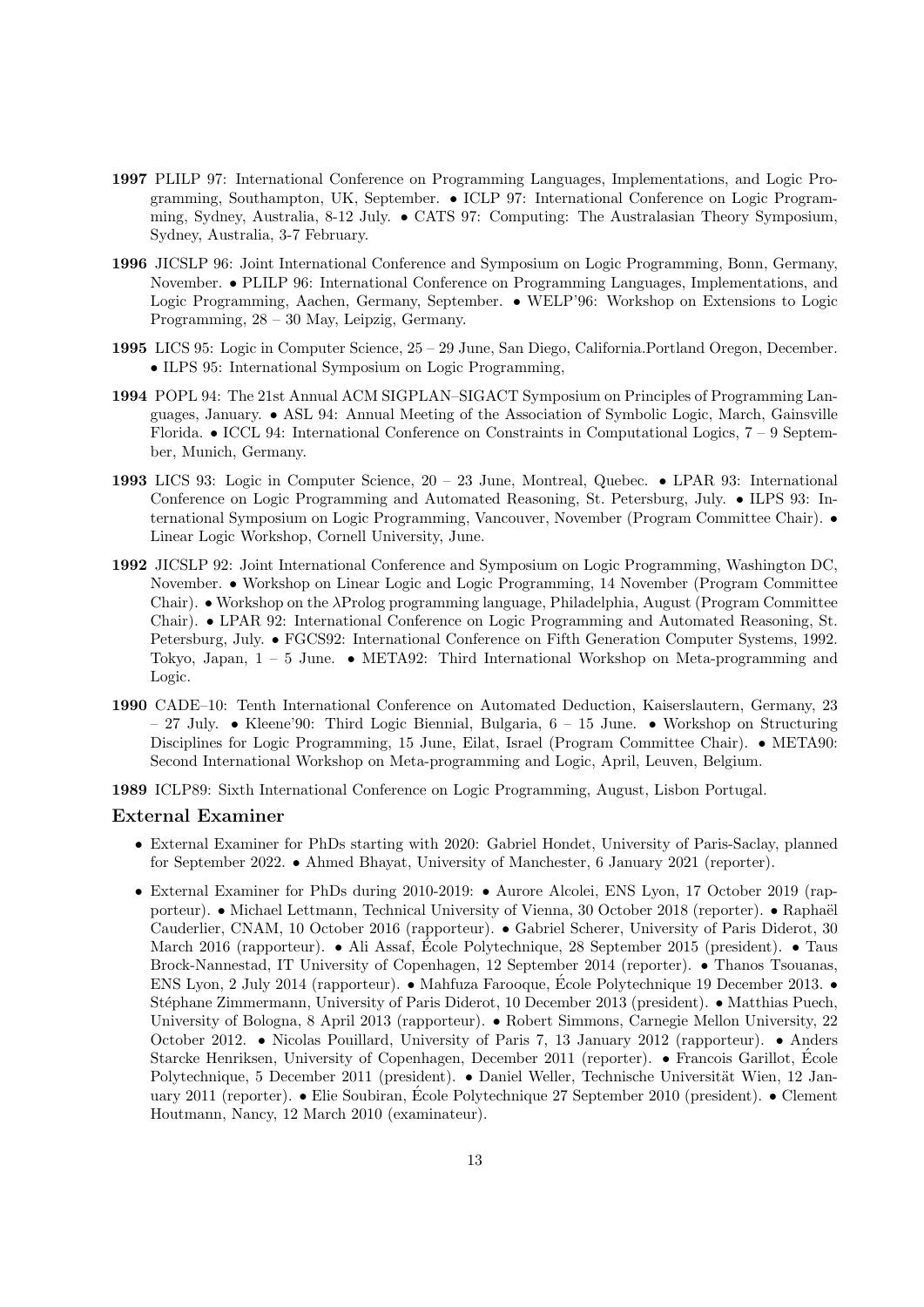- External Examiner for PhDs during 2000-2009: Denis Cousineau, École Polytechnique, 1 Dec 2009 (examinateur). • Xiaochu Qi, Computer Science Department, University of Minnesota, 9 September 2009 (external examiner). • Andrew Gacek, Computer Science Department, University of Minnesota, 8 September 2009 (external examiner). • Samuel Mimram, Université Paris VII, 1 December 2008 (examinateur). • Paolo Di Giamberardino, University of Rome 3 and University of the Mediterranean, 18 April 2008 (examinateur). • Sébastien Briais, École Polytechnique Fédérale de Lausanne, 17 Dec 2007 (rapporteur). • Stéphane Lengrand, Université Paris VII & University of St Andrews, 8 Dec 2006 (examinateur). • Nicolas Oury, LRI, University of Paris Sud, 15 September 2006 (examinateur). • James Brotherston, LFCS, University of Edinburgh, 6 September 2006 (external examiner). • Gabriele Pulcini, University of Rome 3, 28 April 2006 (rapporteur). • Sylvain Salvati, Institut National Polytechnique de Lorraine, 13 June 2005 (examinateur). • Didier Le Botlan, Ecole polytechnique, 6 May ´ 2004 (examinateur). • Sorin Craciunescu, École polytechnique, March 2004 (rapporteur). • Kumar Neeraj Verma, LSV, ENS-Cachan, September 2003 (examinateur). • Kai Brünnler, Department of Computer Science, TU Dresden, September 2003. • Veronique Cortier, LSV, ENS-Cachan, March 2003 (rapporteur). • Remi Baudot, University of Paris 13, December 2000 (rapporteur). • Alberto Momigliano, Carnegie Mellon, July 2000.
- External Examiner for PhDs before 2000: Ernie Ong, University of Western Australia, December 1997. • Alain Hui-Bon-Hoa, University of Paris VII, December 1997. • Giorgio Delzanno, University of Genoa, December 1996. • Alessio Guglielmi, Computer Science Department, Pisa, December 1995. • Keehang Kwon, Computer Science Department, Duke University, November 1994. • Scott Dietzen, School of Compter Science, Carnegie Mellon University, March 1992. • Francesca Arcelli, Dip. Scienze dell'Informazione, Universita' di Milano, July 1991. • Jean-Marc Andreoli, Thèse d'Informatique de l'Universitè de Paris 6, France, June 1990. • Andrea Corradini, Computer Science Department, University of Pisa, January 1990. • Remo Pareschi, Cognitive Science Department, University of Edinburgh, March 1988. • Sanjay Manchanda, Department of Computer Science, State University of New York at Stony Brook, September 1987.
- Evaluation of Habilitation: Olivier Hermant, 20 April 2017 (reporter) Stefan Hetzl, 5 November 2012 (reporter) • Fr´ed´eric Blanqui, 13 July 2012 (examiner and president) • Agata Ciabattoni, March 2007 (reporter) • Gilles Barthe, June 2004 (examiner) • Delia Kesner, Nov 2001 (reporter) • Jean-Marc Andreoli, May 2001 (reporter)
- External expert for the selection of a Professor in Theoretical Computer Science, Goteborg, Sweden.
- Member of a Review Panel (28 November 2006) for Graduate Schools and for Clusters of Excellence, Deutsche Forschungsgemeinschaft (German Research Foundation).
- Referee for Trinity College Fellowship Election, Cambridge.
- Research Initiation Awards panel for NSF.
- Reviewer of application for Senior Research Fellowship, EPSRC, UK.

### Ph.D. Dissertation Supervision

- In progress: Matteo Manighetti, Farah Al Wardani, and Jui-Hsuan Wu.
- Ulysse Gérard, "Computing with relations, functions, and bindings", 18 October 2019, Ecole Doctorale de l'Institut Polytechnique de Paris.
- Sonia Marin, "Modal proof theory through a focused telescope", 30 January 2018, University of Paris-Saclay (co-advised with L. Straßburger).
- Roberto Blanco, "Applications for Foundational Proof Certificates in theorem proving", 21 December 2017, University of Paris-Saclay.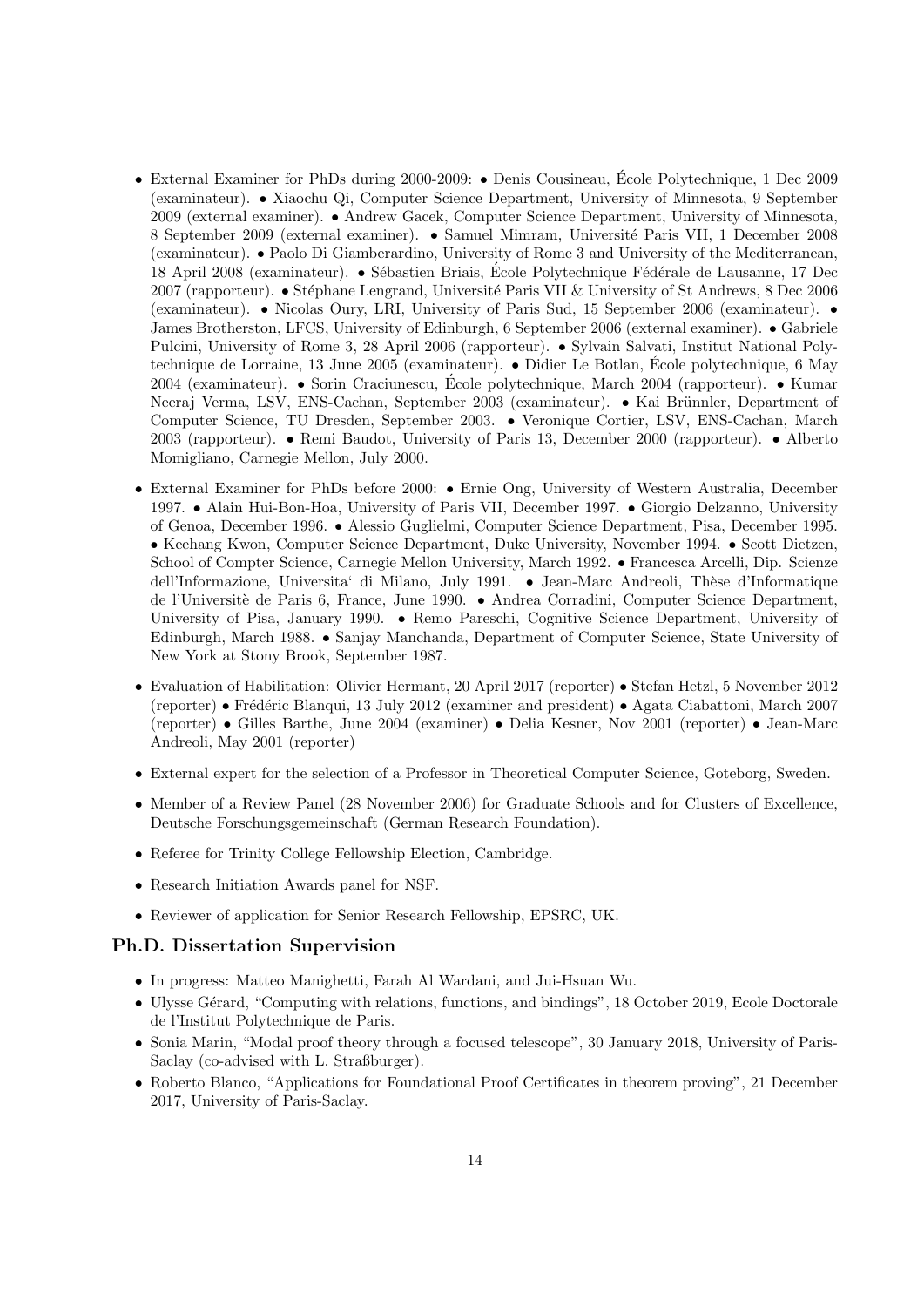- Zakaria Chihani, "Certification of first-order proofs in classical and intuitionistic logics", 2 November 2015, Ecole Polytechnique.
- Ivan Gazeau, "Safe Programming in Finite Precision: Controlling Errors and Information Leaks", 14 October 2013, Ecole Polytechnique (co-advised with C. Palamidessi).
- Olivier Delande, "Symmetric Dialogue Games in the Proof Theory of Linear Logic," 15 October 2009, Ecole Polytechnique.
- Vivek Nigam, "Exploiting non-canonicity in the sequent calculus," 18 September 2009, Ecole Polytechnique. Fellow of the Alexander von Humboldt Scholarship.
- David Baelde, "A linear approach to the proof-theory of least and greatest fixed points," 9 December 2008, Ecole Polytechnique.
- Alexis Saurin, "Une étude logique du contrôle," 30 September 2008, Ecole Polytechnique. His thesis won the "Prix de thèse de l'Ecole Polytechnique" and the "Prix de thèse ASTI 2009".
- Alwen Tiu, "A Logical Framework for Reasoning about Logical Specifications," 15 March 2004, Pennsylvania State University.
- Jérémie Wajs, "Reasoning about logic programs using definitions and induction", 10 May 2002, Pennsylvania State University.
- Elaine Pimentel, "Linear logic as a framework for specifying sequent calculus" December 2001, Department of Computer Science, Universidade Federal de Minas Gerais, Brazil. Co-advised with Carlos Camarão de Figueiredo.
- Ray McDowell, "Reasoning in a Logic with Definitions and Induction," September 1997, University of Pennsylvania.
- Chuck Liang, "Object-language substitution and unification in meta-logic," September 1995, University of Pennsylvania.
- Jawahar Lal Chirimar, "Proof Theoretic Approach To Specification Languages," February 1995, University of Pennsylvania.
- Joshua Hodas, "Logic Programming in Intuitionistic Linear Logic: Theory, Design, and Implementation," August 1993, University of Pennsylvania.
- John Hannan, "Proof-theoretic methods for analysis of functional programs," August 1990, University of Pennsylvania.
- Amy Felty, "Implementing theorem provers in a higher-order logic programming language," August 1989, University of Pennsylvania.
- Gopalan Nadathur, "A higher-order logic as the basis for logic programming," December 1986, University of Pennsylvania.

## Master's Thesis Supervision

- Jérémie Wajs, "Design and implementation of a theorem prover for operational semantics", May 2000.
- Alexander Betis, "Object Programming, Linear Logic and Java", December 1999.
- Joshua Hodas, "Object-Oriented Programming in Logic Programming," May 1990.
- Amy Felty, "Using extended tactics to do proof transformations," December 1986.
- Greg Hager, "Computational aspects of proofs in modal logic," December 1985.

### Supervised Post Docs and Staff

- Noam Zeilberger, post doc ProofCert, from Oct 2015.
- Hugh Steele, post doc ProofCert, from 1 Dec 2015.
- Matthias Puech, post doc ProofCert, from Oct 2015.
- Tomer Libal, engineer ProofCert, from Jan 2015.
- Giselle Reis, post doc ProofCert, from Nov 2014 to Jul 2016.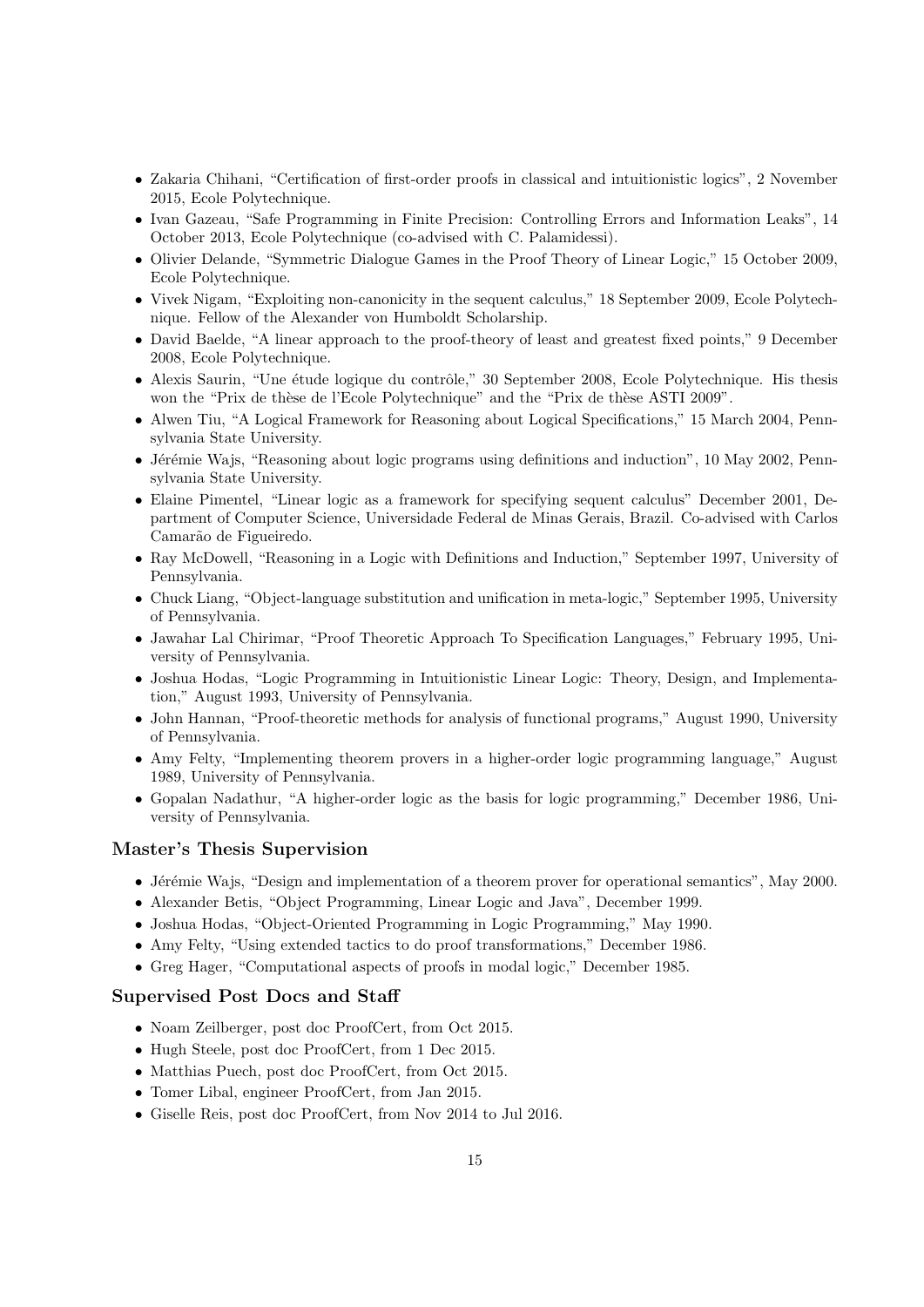- Marco Volpe, post doc ProofCert, from Nov 2014.
- Taus Brock-Nannestad, post doc ProofCert, from Oct 2014.
- Danko Ilik, post doc ProofCert, from Dec 2013.
- Matteo Cimini, post doc Inria, from Oct 2012 to Jan 2014.
- Fabien Renaud, post doc ProofCert, from Sep 2012 to Aug 2013.
- Quentin Heath, junior engineer at Inria, from Sep 2011 to Aug 2013.
- Beniamino Accattoli, post doc at Inria, from Sep 2011 to Aug 2012.
- $\bullet$  Clément Houtmann, post doc at Inria, from Sep 2010 to Aug 2010.
- Andrew Gacek, post doc at Inria, from Oct 2009 to Sep 2010.
- Kaustuv Chaudhuri, post doc at Inria, from Oct 2006 to Sep 2007.
- Murdoch Gabbay, post doc at Inria, from July 2003 to July 2004.
- Kamal Aboul-Hosn, programmer and junior research assistant, Spring 2002.
- Philip Wickline, staff programming working on λProlog implementation for a year starting July 1995.
- Elsa Gunter, post doc from September 1987 to August 1988.

### International Visitors Hosted at the Pennsylvania State University

- Alexis Saurin, Spring and Summer 2002. A five month research training period as part of his degree at the Ecole Normale Supérieure de Paris.
- Emmanuel Jeandel, Summer 2001. A ten-week research training period as part of his Master of Computer Science (Magistère d'Informatique et Modélisation) at the Ecole Normale Supérieure de Lyon.
- Elaine Pimentel, September 1999 Feburary 2001. PhD student, Brazil.
- Luis Pinto, 28 August 26 September 1998. Assistant Professor from the University of Minho, Portugal.
- Pablo Lopez, 7 September December 3 1998. PhD student at the University of Malaga, Spain.

### International Visitors Hosted at the Unversity of Pennsylvania

- Christian Urban, 9 May 2 June 1996. PhD student from the University of St. Andrews, Scotland.
- Robert Stärk, January June 1996. Post doc from Universität München traveling on a Swiss National Science Foundation grant.
- Giorgio Delzanno, 4 March 25 May 1995. PhD student from the University of Genova.
- Ernesto Pimentel, 1 December 1994 28 February 1995. Professor from the University of Malaga.
- Catuscia Palamidessi, July August 1994. Professor from the University of Genova.
- Alessio Guglielmi, 15 February 30 May 1994. PhD student from the University of Pisa.
- Alain Hui-Bon-Hoa, 1 December 1992 30 March 1994. PhD student from the University Paris VII.
- Philippa Gardner, September December 1992. PhD student from Edinburgh University.
- James Harland, January February 1988. PhD student from Edinburgh University.
- Jean-Yves Girard, October November 1987. Professor from the University Paris VI.

# Publications

### Books

1. Programming with higher-order logic, with Gopalan Nadathur, Cambridge University Press. June 2012. ISBN: 9780521879408, DOI: 10.1017/CBO9781139021326.

### Refereed Journal Publications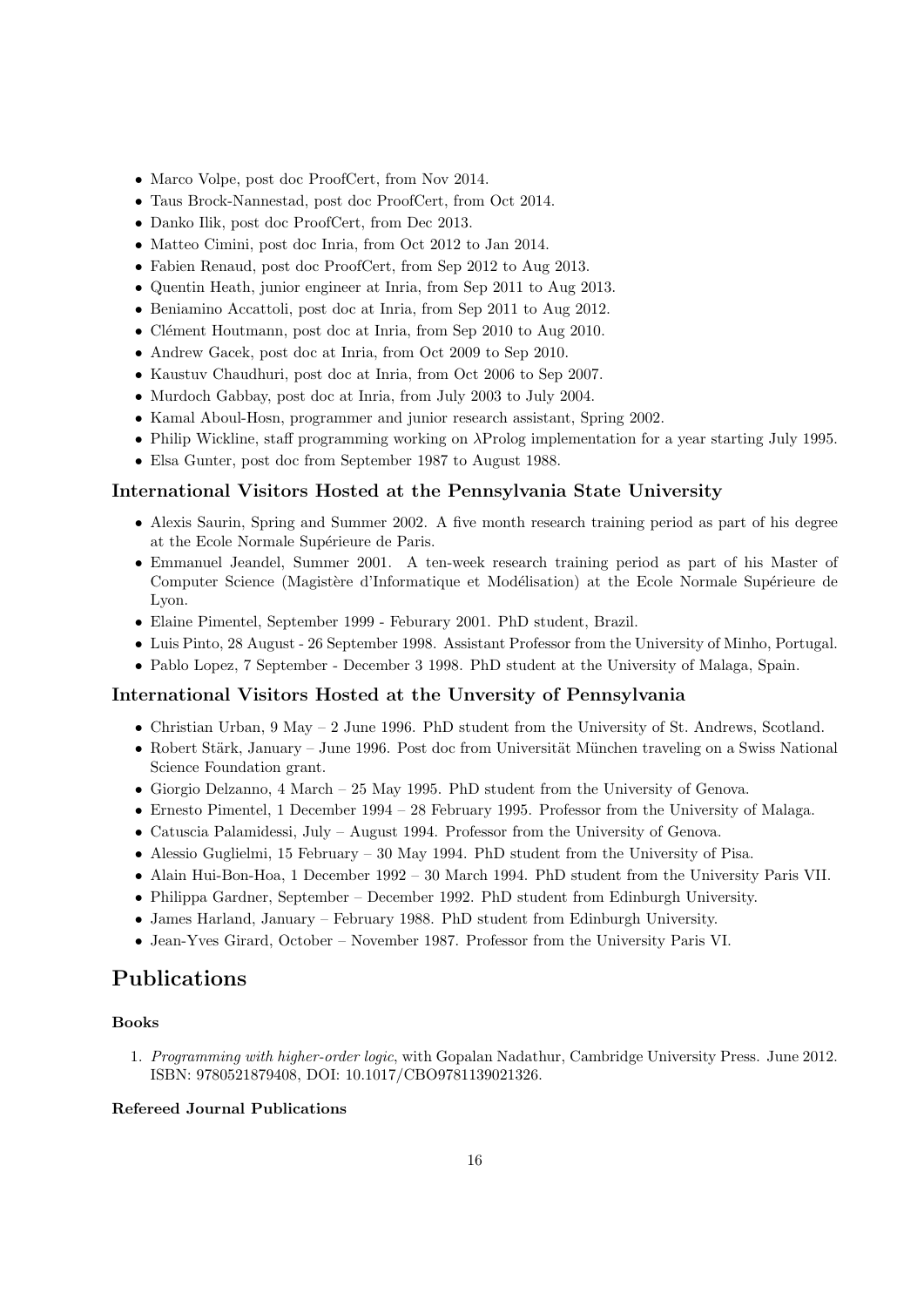- 1. "From axioms to synthetic inference rules via focusing", with Sonia Marin, Elaine Pimentel, and Marco Volpe. Annals of Pure and Applied Logic, 173(5), 1–32. Published online 25 January 2022.
- 2. "A Survey of the Proof-Theoretic Foundations of Logic Programming". 20th Anniversary Issue Special Issue of the Theory and Practice of Logic Programming. Published online 18 November 2021.
- 3. "Functions-as-constructors Higher-order Unification: Extended Pattern Unification" with Tomer Libal. Special Issue on Theoretical and Practical Aspects of Unification in the Annals of Mathematics and Artificial Intelligence, 90(5), 455-479. First appeared online 30 September 2021.
- 4. "The undecidability of proof search when equality is a logical connective" with Alexandre Viel. Special Issue on Theoretical and Practical Aspects of Unification in the Annals of Mathematics and Artificial Intelligence, 90(5), 523-535. First appeared online 21 June 2021.
- 5. "Reciprocal influences between proof theory and logic programming". Philosophy  $\mathcal C$  Technology, 34(1), 75-104 (2021). First appeared online August 2019.
- 6. "A Proof Theory for Model Checking" with Quentin Heath. Journal of Automated Reasoning, 63(4), 857-885. First appeared online June 2018.
- 7. "Mechanized metatheory revisited". Journal of Automated Reasoning, 63(3), pp. 625-665 (October 2019). First appeared online October 2018.
- 8. "Proof checking and logic programming". Formal Aspects of Computing, 29(3), 383-399 (May 2017).
- 9. "A semantic framework for proof evidence" with Zakaria Chihani and Fabien Renaud. Journal of Automated Reasoning 59(3): 287-330 (2017).
- 10. "A multi-focused proof system isomorphic to expansion proofs" with Kaustuv Chaudhuri and Stefan Hetzl. A special issue of the J. of Logic and Computation in honor of Roy Dyckhoff, 26(2): 577-603 (2016).
- 11. "Preserving differential privacy under finite-precision semantics" with Ivan Gazeau and C. Palamidessi. TCS 655: 92-108 (2016).
- 12. "Abella: A System for Reasoning about Relational Specifications" with David Baelde, Kaustuv Chaudhuri, Andrew Gacek, Gopalan Nadathur, Alwen Tiu, and Yuting Wang. J. of Formalized Reasoning, 7(2), pp. 1-89 (2014).
- 13. "A formal framework for specifying sequent calculus proof systems" with Elaine Pimentel. Theoretical Computer Science, Vol. 474, pp. 98–116 (2013).
- 14. "Kripke Semantics and Proof Systems for Combining Intuitionistic Logic and Classical Logic" with Chuck Liang. Annals of Pure and Applied Logic, 164(2), pp. 86-111, February 2013.
- 15. "A two-level logic approach to reasoning about computations" with Andrew Gacek and Gopalan Nadathur. Journal of Automated Reasoning, 49(2) (2012), pp. 241-273.
- 16. "A Focused Approach to Combining Logics" with Chuck Liang. Annals of Pure and Applied Logic, 162 (2011), pp. 679-697.
- 17. "Nominal abstraction" with Andrew Gacek and Gopalan Nadathur. Information  $\mathcal C$  Computation, 209, 2011, pp. 48-73.
- 18. "A framework for proof systems," with Vivek Nigam. Journal of Automated Reasoning, 45(2), 2010, pp. 157-188.
- 19. "Proof Search Specifications of Bisimulation and Modal Logic for the π-calculus", with Alwen Tiu. ACM Transactions on Computational Logic, 11(2), 2010.
- 20. "Proof and refutation in MALL as a game," with Olivier Delande and Alexis Saurin. Annals of Pure and Applied Logic, 161(5), February 2010, pp. 654-672.
- 21. "Focusing and Polarization in Linear, Intuitionistic, and Classical Logics," with Chuck Liang. Theoretical Computer Science, 410(46), 2009, pp. 4747-4768.
- 22. "A Proof Theory for Generic Judgments," with Alwen Tiu. ACM Transactions on Computational Logic, 6(4), October 2005, pp. 749–783.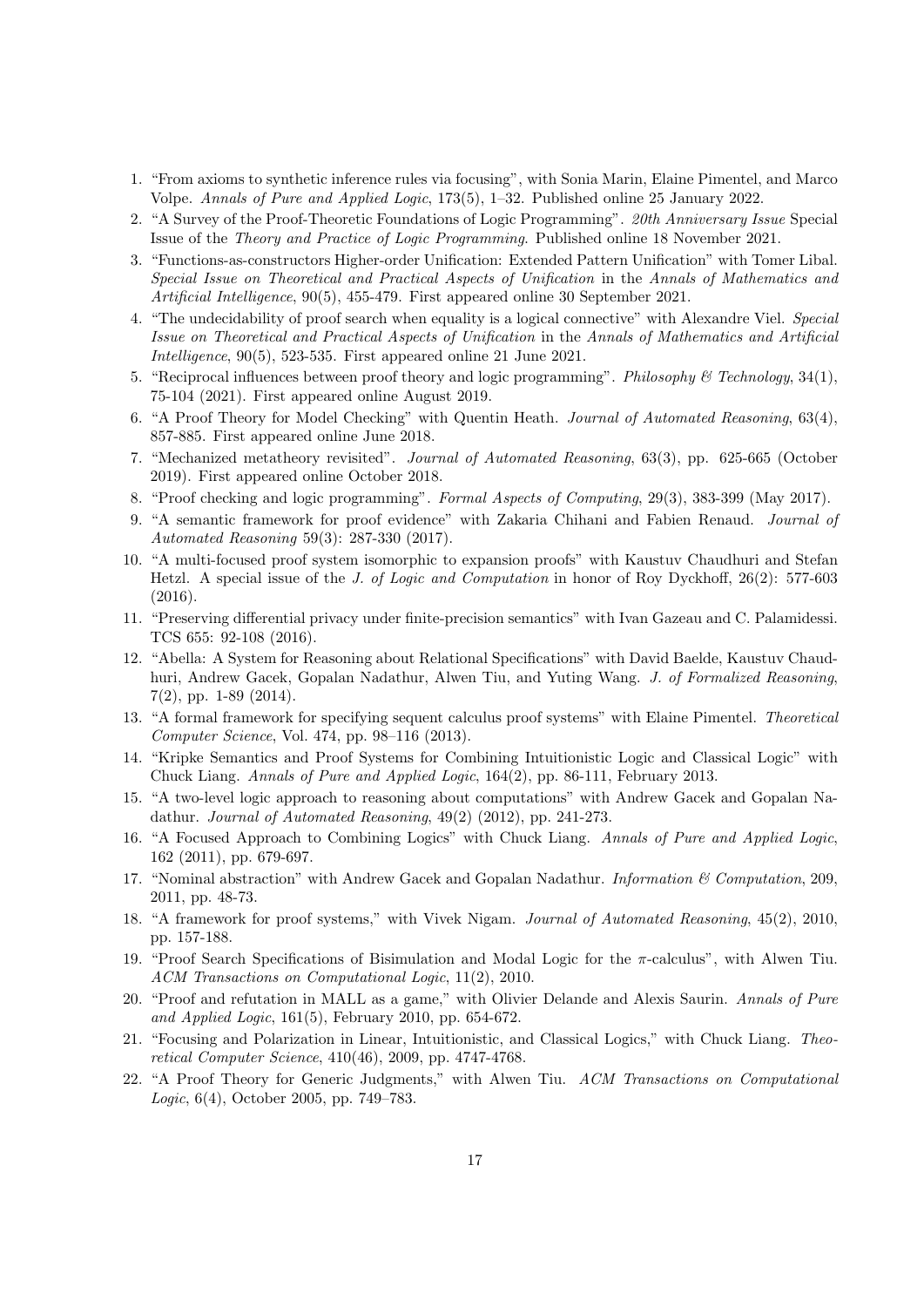- 23. "Encoding Transition Systems in Sequent Calculus," with Raymond McDowell and Catuscia Palamidessi. Theoretical Computer Science, 294(3), pp. 411-437 (2003).
- 24. "Reasoning with Higher-Order Abstract Syntax in a Logical Framework" with Raymond McDowell. ACM Transactions on Computational Logic, Vol. 3(1), 80-136 (2002).
- 25. "Cut-Elimination for a Logic with Definitions and Induction," with Raymond McDowell. Theoretical Computer Science, Vol. 232, pages 91 - 119 (2000).
- 26. "Foundational Aspects of Syntax," with Catuscia Palamidessi. ACM Computing Surveys Symposium 31(3es):11 (1999). Ed. by Pierpaolo Degano, Roberto Gorrieri, Alberto Marchetti-Spaccamela, and Peter Wegner.
- 27. "Logical Foundations for Open System Design," Computing Surveys 28(4): 48 (1996).
- 28. "Forum: A multiple-conclusion specification logic". Theoretical Computer Science, 165(1): 201-232 (1996).
- 29. "Logic programming in a fragment of intuitionistic linear logic," with Joshua Hodas. Information and Computation, 110(2), 327-365 (1994).
- 30. "From operational semantics to abstract machines" with John Hannan. Mathematical Structures in Computer Science, 2(4), 415 – 459 (1992).
- 31. "Unification under a mixed prefix." J. of Symbolic Computation, Vol. 14, 321 358 (1992).
- 32. "A logic programming language with lambda-abstraction, function variables, and simple unification," J. of Logic and Computation, 1(4), 497 – 536 (1991).
- 33. "Uniform proofs as a foundation for logic programming" with Gopalan Nadathur, Frank Pfenning, and Andre Scedrov, Annals of Pure and Applied Logic, Vol. 51, 125 – 157 (1991).
- 34. "Higher-order Horn clauses" with Gopalan Nadathur, J. of the ACM, 37(4), 777 814 (1990).
- 35. "A logical analysis of modules in logic programming," J. of Logic Programming, 6 (1989), 79 108. Translated to Russian and reprinted in Mathematical Logic in Programming, edited by Y. I. Janov, M. V. Zakhar'yashchev, and A. Voronkov (Mir Publishers, USSR, 233 – 273 (1991)).
- 36. "A compact representation of proofs," Studia Logica,  $46(4)$ ,  $345 368$  (1987).

### Refereed Conference and Workshop Publications

- 1. "Peano Arithmetic and  $\mu$ MALL: An extended abstract" with Matteo Manighetti. TLLA-Linearity 2022, 31 July - 1 August 2022, Haifa, Israel.
- 2. "A positive perspective on term representation: An extended abstract" with Jui-Hsuan Wu. LFMTP 2022: Logical Frameworks and Meta-Languages: Theory and Practice, 1 August 2022, Haifa, Israel.
- 3. "Two applications of logic programming to Coq", with Matteo Manighetti and Alberto Momigliano. Post-Proceedings for TYPES 2020, LIPIcs, Volume 188 (March 2021).
- 4. "Extrinsically Typed Operational Semantics for Functional Languages", with Matteo Cimini and Jeremy Siek. Proceedings of the ACM SIGPLAN International Conference on Software Language Engineering (SLE), 15-20 November 2020.
- 5. "A distributed and trusted web of formal proofs". Proceedings of the 16th International Conference on Distributed Computing and Internet Technology (ICDCIT 2020), 9-12 January 2020, Kalinga Institute of Industrial Technology, Bhubaneswar, Odisha, India. Invited paper.
- 6. "Functional programming with  $\lambda$ -tree syntax", with Ulysse Gérard and Gabriel Scherer. Proceedings of PPDP 2019: International Conference on Principles and Practice of Declarative Programming, edited by E. Komendantskaya, October 2019.
- 7. "Property-Based Testing via Proof Reconstruction", with Roberto Blanco and Alberto Momigliano. Proceedings of PPDP 2019: International Conference on Principles and Practice of Declarative Programming, edited by E. Komendantskaya, October 2019.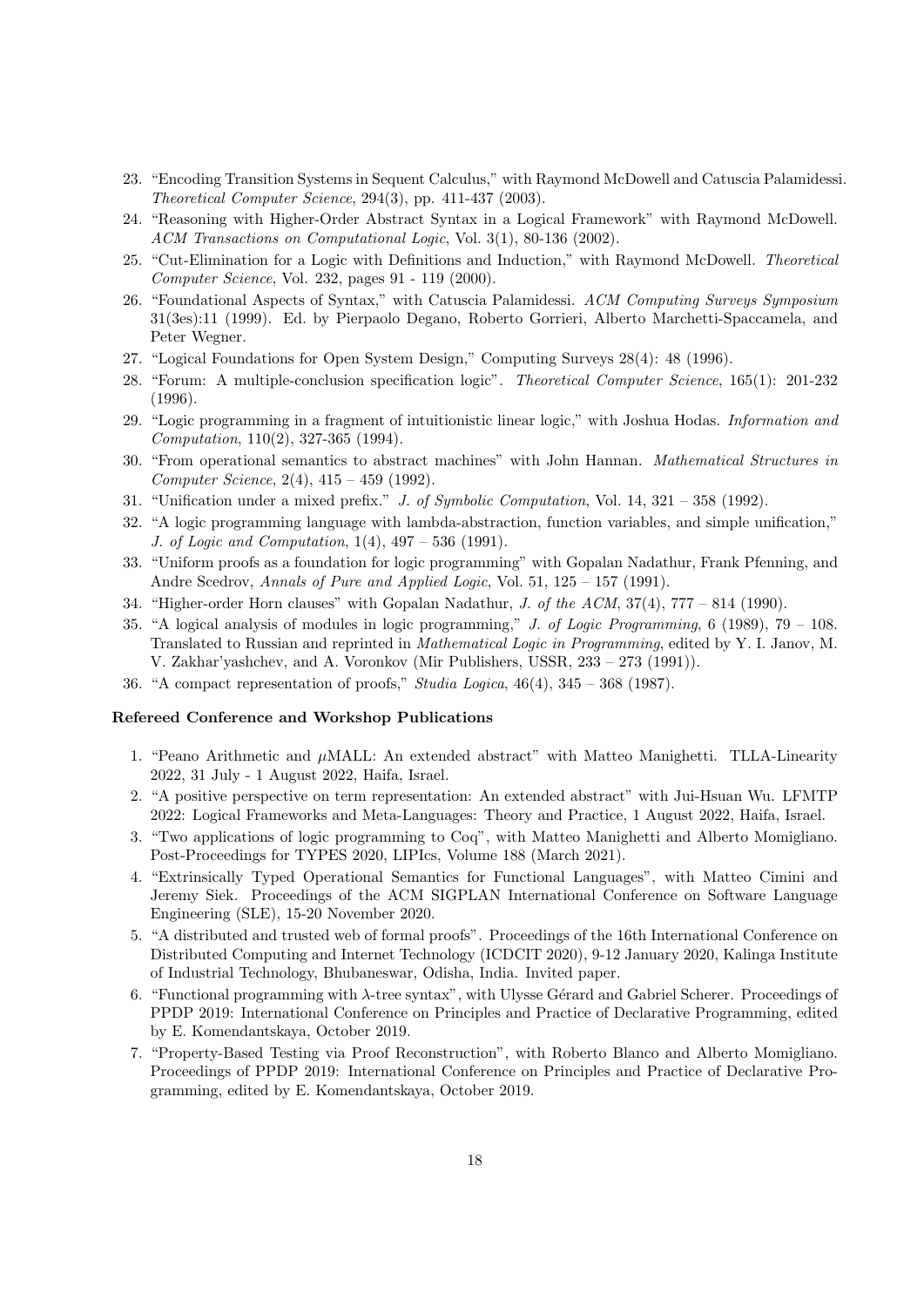- 8. "A Proof-Theoretic Approach to Certifying Skolemization", with Kaustuv Chaudhuri and Matteo Manighetti. Proceedings of the 8th ACM SIGPLAN International Conference on Certified Programs and Proofs (CPP'19), pages 78-90, January 2019.
- 9. "Mechanized Metatheory Revisited: An Extended Abstract". Post proceedings of the 22nd International Conference on Types for Proofs and Programs (TYPES 2016), edited by S. Ghilezan, H. Geuvers, and J. Ivetić. Leibniz International Proceedings in Informatics (LIPIcs) Volume 97, 2018, pp. 1:1-1:16,
- 10. "Computation-as-deduction in Abella: work in progress" with Kaustuv Chaudhuri and Ulysse Gérard. Proceedings of LFMTP 2018: Logical Frameworks and Meta-Languages: Theory and Practice, Oxford, 7 July 2018.
- 11. "Influences between logic programming and proof theory". HaPoP 2018: Fourth Symposium on the History and Philosophy of Programming, Oxford, 22 March 2018.
- 12. "Using linear logic and proof theory to unify computational logic". Proceedings of TLLA 2017: Trends in Linear Logic and Applications. Oxford, 3 September 2017.
- 13. "Separating Functional Computation from Relations" with Ulysse Gérard. Proceedings of CSL 2017. Stockholm, Sweden, 2017.
- 14. "Translating between implicit and explicit versions of proof" with Roberto Blanco and Zak Chihani. Proceedings of CADE-26, 255-273. Gothenburg, Sweden, 2017.
- 15. "A focused framework for emulating modal proof systems" with Sonia Marin and Marco Volpe. Proceedings of AiML 2016: Advances in Modal Logic. Budapest, 2016.
- 16. "Proof Certificates for Equality Reasoning" with Zakaria Chihani. Post-proceedings of LSFA 2015: 10th Workshop on Logical and Semantic Frameworks, with Applications. Natal, Brazil. ENTCS 322, pp. 93-108. 2016.
- 17. "Functions-as-constructors Higher-order Unification" with Tomer Libal. Proceedings of Formal Structures for Computation and Deduction 2016. LIPIcs Volume 52, 26:1–26:17.
- 18. "Proof Outlines as Proof Certificates: a system description" with Roberto Blanco. Proceedings of the First International Workshop on Focusing, 23 November 2015, Suva, Fiji. EPTCS Volume 197.
- 19. "On Subexponentials, Synthetic Connectives, and Multi-Level Delimited Control" with Chuck Liang. Proceedings of LPAR-20: International Conference on Logic for Programming, Artificial Intelligence, and Reasoning, Nov 2015, Fiji.
- 20. "Focused labeled proof systems for modal logic" with Marco Volpe. Proceedings of LPAR-20: International Conference on Logic for Programming, Artificial Intelligence, and Reasoning, Nov 2015, Fiji.
- 21. "A framework for proof certificates in finite state exploration" with Quentin Heath. In the Proceedings of PxTP 2015: the Fourth Workshop on Proof eXchange for Theorem Proving, pp. 11-26.
- 22. "Proof Checking and Logic Programming" by Dale Miller. Invited talk. In the Proceedings of PPDP 2015: International Conference on Principles and Practice of Declarative Programming, edited by Elvira Albert, p. 18.
- 23. "Foundational Proof Certificates". In the Proceedings of APPA2014: All about Proofs, Proofs for All, edited by D. Delahaye and B. Woltzenlogel Paleo, pp. 150-163 (College Publications, 2015).
- 24. "A lightweight formalization of the metatheory of bisimulation-up-to" with Kaustuv Chaudhuri and Matteo Cimini. Proceedings of CPP 2015: The 4th ACM-SIGPLAN Conference on Certified Programs and Proofs. Mumbai, India, January 13 - 14, 2015, pp. 157-166.
- 25. "Communicating and trusting proofs: The case for foundational proof certificates." Proceedings of the 14th Congress of Logic, Methodology and Philosophy of Science in Nancy, France, 19-26 July 2011. Edited by P. Schroeder-Heister, W. Hodges, G. Heinzmann, and P. E. Bour, pp. 323-342. Published by College Publications, 2014.
- 26. "Extracting Proofs from Tabled Proof Search" with Alwen Tui. CPP 2013: Certified Programs and Proofs, Springer LNCS 8307, pp. 194–210, December 2013.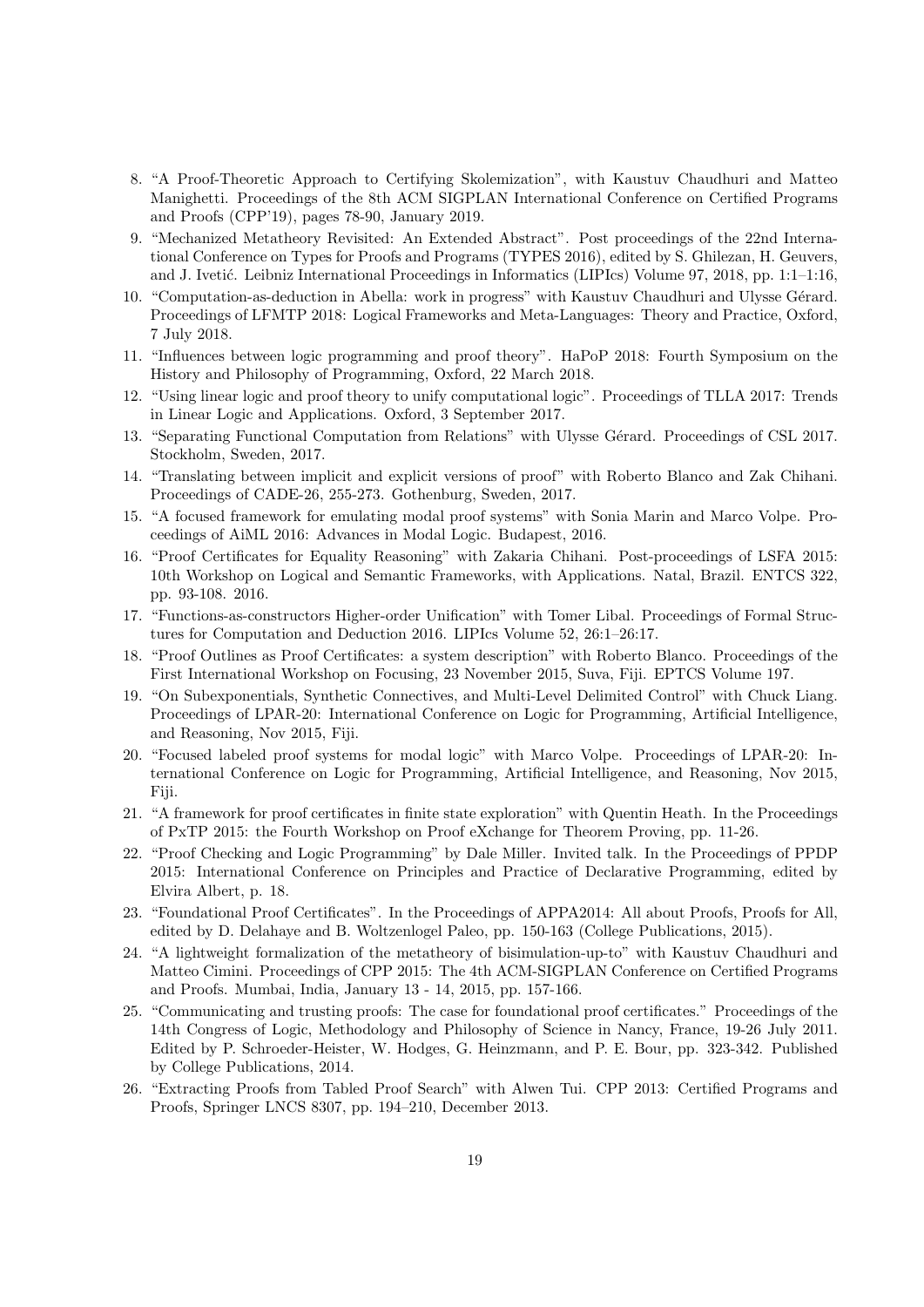- 27. "Unifying Classical and Intuitionistic Logics for Computational Control" with Chuck Liang. Proceedings of LICS 2013: 28th Symp. on Logic in Computer Science.
- 28. "Checking foundational proof certificates for first-order logic (extended abstract)" with Zakaria Chihani and Fabien Renaud. PxTP 2014: Workshop on Proof Exchange for Theorem Proving, 9-10 June 2013, Lake Placid, USA.
- 29. "Foundational proof certificates in first-order logic" with Zakaria Chihani and Fabien Renaud. CADE 24: Conference on Automated Deduction, Ed. M. P. Bonacina. Springer LNAI 7898, pp. 162–177.
- 30. "A Systematic Approach to Canonicity in the Classical Sequent Calculus" with Kaustuv Chaudhuri and Stefan Hetzl. CSL 2012: Computer Science Logic, 3-6 September 2012, Fontainebleau, France.
- 31. "A non-local method for robustness analysis of floating point programs" with Ivan Gazeau and Catuscia Palamidessi. QAPL 2012: Tenth Workshop on Quantitative Aspects of Programming Languages, 31 March - 1 April 2012, Tallinn, Estonia. EPTCS 85, pp. 63–76.
- 32. "A proposal for broad spectrum proof certificates." CPP 2011: First International Conference on Certified Proofs and Programs, 7-9 December 2011, Taiwan, December 2011. LNCS 7086, pp. 54-69.
- 33. "Reasoning about computations using two-levels of logic." APLAS 2010: Eighth Asian Symposium on Programming Languages and Systems, Shanghai Jiao Tong University, China, 28 November - 1 December 2010. LNCS 6461, pp. 34-46.
- 34. "Focused inductive theorem proving," with David Baelde and Zachary Snow. IJCAR: International Joint Conference on Automated Reasoning, July 2010, Edinburgh. LNCS 6173, pp. 278-292.
- 35. "Finding Unity in Computational Logic." ACM-BCS Visions of Computer Science 2010 conference, 13-16 April 2010.
- 36. "Algorithmic specifications in linear logic with subexponentials," with Vivek Nigam. PPDP 2009: International Conference on Principles and Practice of Declarative Programming, pp. 129–140, Coimbra, Portugal, 7-9 September 2009.
- 37. "A Unified Sequent Calculus for Focused Proofs," with Chuck Liang. LICS 2009: 24th Symp. on Logic in Computer Science, June 2008, pp. 355–364, Los Angeles, 11-14 August 2009.
- 38. "Reasoning in Abella about Structural Operational Semantics Specifications," with Andrew Gacek and Gopalan Nadathur. LFMTP 2008: International Workshop on Logical Frameworks and Meta-Languages: Theory and Practice, Pittsburgh, June 2008, pp. 75–89.
- 39. "Canonical Sequent Proofs via Multi-Focusing," with Kaustuv Chaudhuri and Alexis Saurin. Proceedings of the IFIP International Conference on Theoretical Computer Science, September 2008, pp. 383–396.
- 40. "Focusing in linear meta-logic," with Vivek Nigam. Proceedings of IJCAR 2008: International Joint Conference on Automated Reasoning, Sydney, August 2008, LNCS 5195, pp. 507–522.
- 41. "A neutral approach to proof and refutation in MALL," with Olivier Delande. LICS 2008: 23th Symp. on Logic in Computer Science, June 2008, pp. 498–508.
- 42. "Combining generic judgments with recursive definitions," with Andrew Gacek and Gopalan Nadathur. LICS 2008: 23th Symp. on Logic in Computer Science, June 2008, pp. 33–44.
- 43. "Least and greatest fixed points in linear logic" with David Baelde. LPAR 2007: International Conference on Logic for Programming and Automated Reasoning, LNCS 4790, pp. 92-106.
- 44. "Focusing and Polarization in Intuitionistic Logic" with Chuck Liang. CSL07: Computer Science Logic 2007. LNCS 4646, pp. 451-465.
- 45. "Incorporating tables into proofs" with Vivek Nigam. CSL07: Computer Science Logic 2007. LNCS 4646, pp. 466-480.
- 46. "From proofs to focused proofs: a modular proof of focalization in Linear Logic" with Alexis Saurin. CSL07: Computer Science Logic 2007. LNCS 4646, pp. 405-419.
- 47. "The Bedwyr system for model checking over syntactic expressions" with David Baelde, Andrew Gacek, Gopalan Nadathur, and Alwen Tiu. A system description in CADE21: Conference on Automated Deduction 2007. LNAI 4603, 391-397.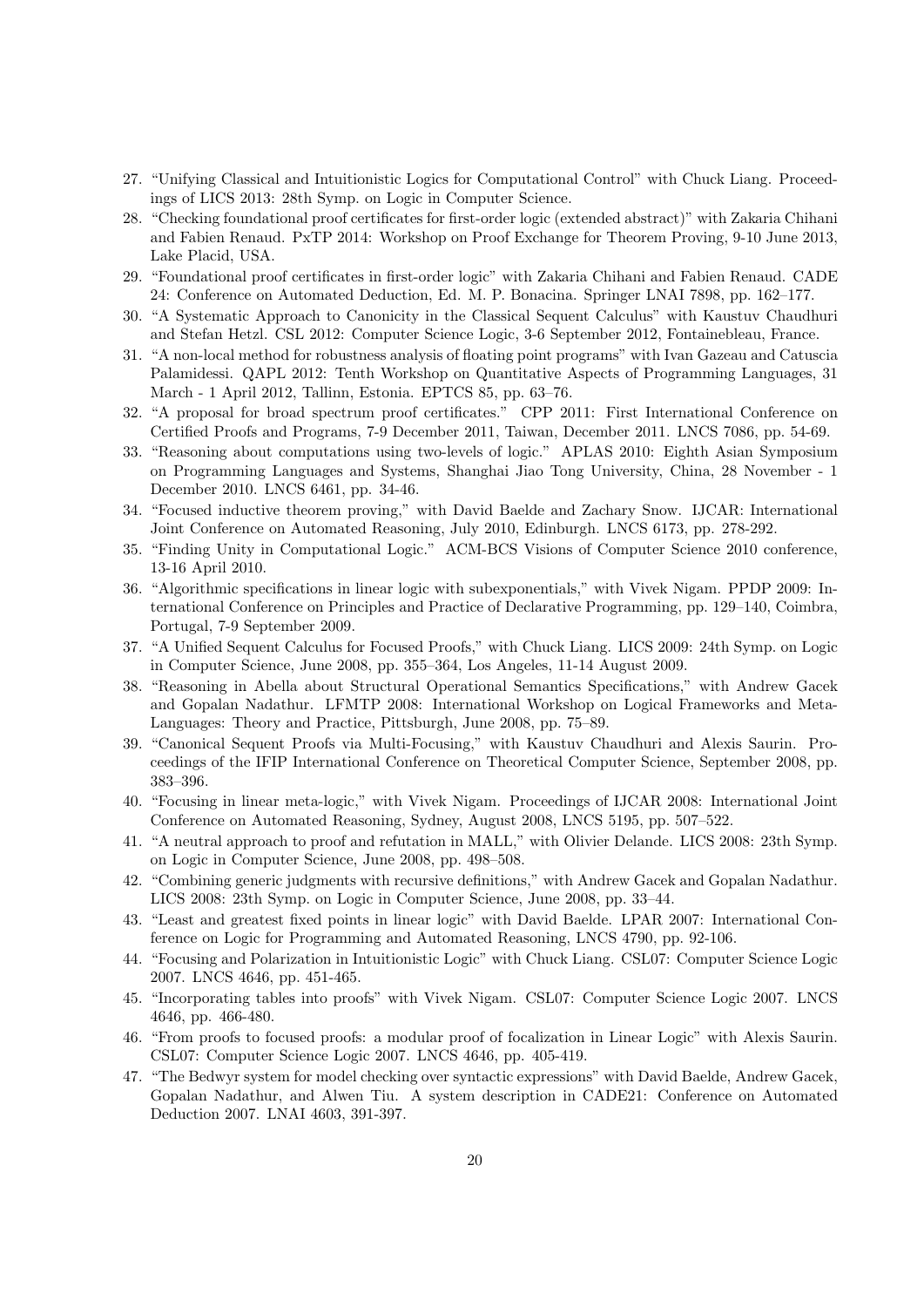- 48. "Representing and reasoning with operational semantics." Proceedings of IJCAR'06 (Third International Joint Conference on Automated Reasoning), 17 - 20 August 2006, Seattle.
- 49. "Collection analysis for Horn clause programs.". Proceedings of the Eighth ACM-SIGPLAN International Symposium on Principles and Practice of Declarative Programming (PPDP'06), Venice, Italy, 10-12 July 2006
- 50. "Mixing Finite Success and Finite Failure in an Automated Prover," with Alwen Tiu and Gopalan Nadathur. Proceedings of ESHOL'05: Empirically Successful Automated Reasoning in Higher-Order Logics, December 2005.
- 51. "On the specification of sequent systems," with Elaine Pimentel. Proceedings of LPAR 2005: 12th International Conference on Logic for Programming, Artificial Intelligence and Reasoning. 2 - 6 December, Montego Bay, Jamaica.
- 52. "A congruence format for name-passing calculi," with Axelle Ziegler and Catuscia Palamidessi. Proceedings of SOS05: Structural Operational Semantics, 2005.
- 53. "A game semantics for proof search: Preliminary results," with Alexis Saurin. Proceedings of Mathematical Foundations of Programming Semantics, 2005.
- 54. "Linear Logic as a Framework for Specifying Sequent Calculus," with Elaine Pimentel. Logic Colloquium 1999. Ed. Jan Van Eijck, Vincent Van Oostrom, and, Albert Visser. Published by the Association for Symbolic Logic, 111-135 (2004).
- 55. "A Proof Search Specification of the π-Calculus", with Alwen Tiu. Proceedings of the 2004 Foundations of Global Ubiquitous Computing, edited by Julian Rathke, London, September (ENTCS).
- 56. "A Proof Theory for Generic Judgments: An extended abstract," with Alwen Tiu. Proceedings of the 2003 Symposium on Logics in Computer Science, edited by Phokion Kolaitis, Ottawa, July 2003. pp. 118-127.
- 57. "Encryption as an Abstract Data-Type: An extended abstract," Proceedings of FCS'03: Foundations of Computer Security, edited by Iliano Cervesato, pp. 3-14, June 2003.
- 58. "Encoding Generic Judgments" with Alwen Tiu. Proceedings of FSTTCS 2002 (22nd Foundations of Software Technology and Theoretical Computer Science), edited by M. Agrawal and A. Seth.
- 59. "Higher-order quantification and proof search." Proceedings of AMAST 2002, LNCS 2422, edited by Hélène Kirchner and Christophe Ringeissen. pp. 60-74.
- 60. "Using linear logic to reason about sequent systems," with Elaine Pimentel. Proceedings of Tableaux 2002, LNCS, edited by Uwe Egly, Christian G. Fermüller.
- 61. "Encoding generic judgments: Preliminary results," Workshop on Mechanized Reasoning about Languages with Variable Binding (MERLIN 2001), Siena, Italy, June 18, 2001, in connection with IJCAR 2001. Electronic Notes of TCS, 58(1), edited by R. L. Crole, S. J. Ambler, and A. Momigliano.
- 62. "Abstract Syntax for Variable Binders: An Overview." Proceedings of Computational Logic CL2000, pp. 239-253, July 2000, edited by John Lloyd, et. al. Springer-Verlag, LNAI 1861.
- 63. "A Logic for Reasoning with Higher-Order Abstract Syntax," with Raymond McDowell. Proceedings of 1997 Symposium on Logics in Computer Science, Warsaw, 434 – 445.
- 64. "Encoding Transition Systems in Sequent Calculus: Preliminary Report," with Raymond McDowell and Catuscia Palamidessi. Proc. of the Linear Logic Workshop, Tokyo, 29 March - 2 April 1996. Electronic Notices of Theoretical Computer Science, Volume 3.
- 65. "A Multiple-Conclusion Meta-Logic." Proc. of the 1994 Symposium on Logics in Computer Science, Paris, 272 – 281. Awarded the Test-of-Time Award during LICS 2014.
- 66. "The  $\pi$ -calculus as a theory in linear logic: Preliminary results." Proc. of the 1992 Workshop on Extensions to Logic Programming, edited by E. Lamma and P. Mello. Springer-Verlag, LNCS 660, 242 – 265.
- 67. "Logic Programming in a Fragment of Intuitionistic Linear Logic: Extended Abstract," with Joshua Hodas, 1991 Logics in Computer Science, Amsterdam, 32 – 42. Awarded the Test-of-Time Award during LICS 2011.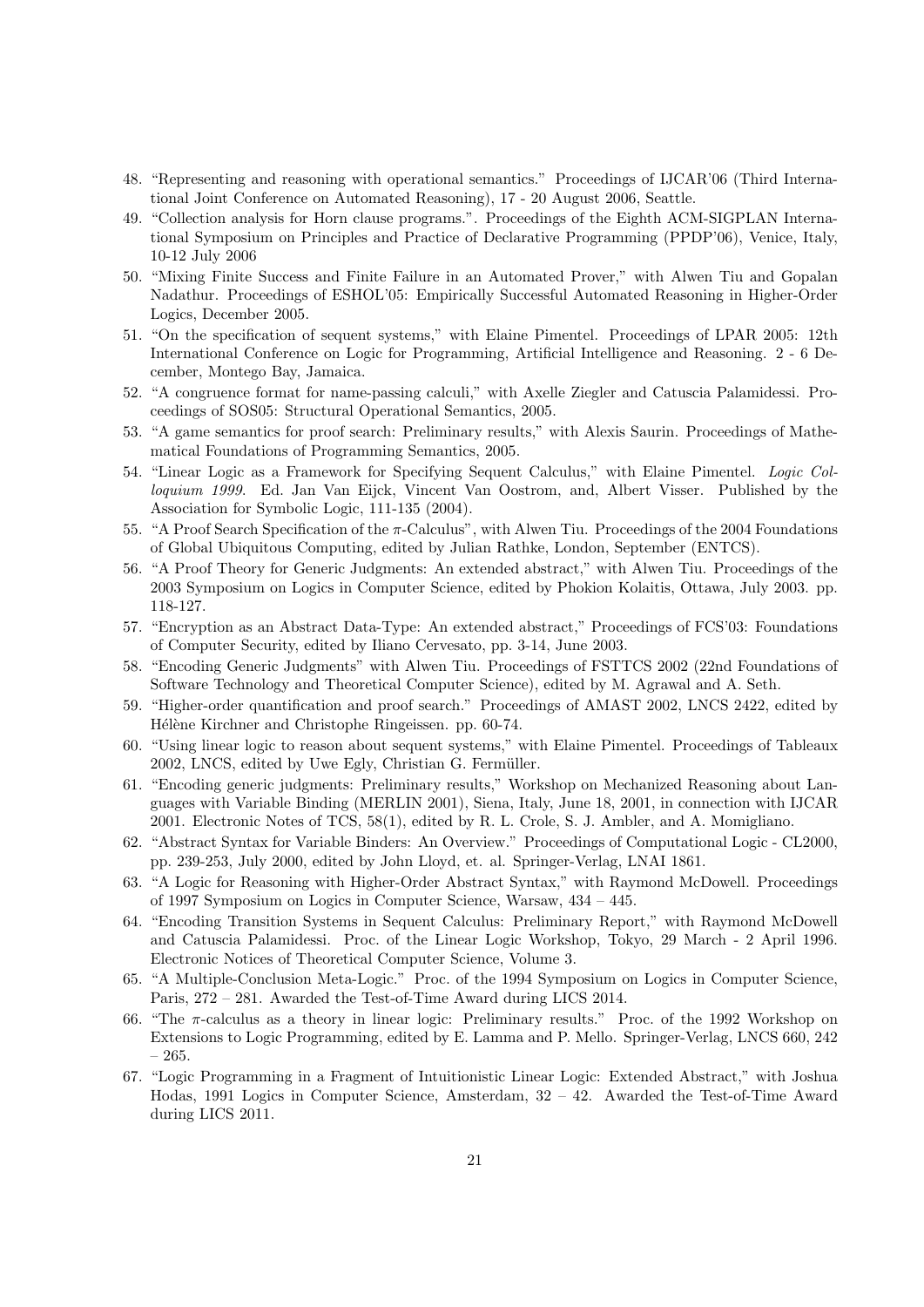- 68. "Unification of Simply Typed Lambda-Terms as Logic Programming," in the Proc. of the 1991 International Conference on Logic Programming, edited by Koichi Furukawa, June 1991.
- 69. "Extending Definite Clause Grammars with Scoping Constructs" with Remo Pareschi, in the Proc. of the 1990 International Conference in Logic Programming, edited by D. H. D. Warren and Peter Szeredi, 373 – 389.
- 70. "Representing Objects in a Logic Programming Language with Scoping Constructs" with Joshua Hodas, in the Proc. of the 1990 International Conference in Logic Programming, edited by D. H. D. Warren and Peter Szeredi, 511 – 526.
- 71. "From Operational Semantics to Abstract Machines: Preliminary Results" with John Hannan, the Proc. of the 1990 Lisp and Functional Programming Conference, edited by M. Wand, 323 – 332.
- 72. "Encoding a Dependent-Type λ-Calculus in a Logic Programming Language" with Amy Felty, the 1990 Conference on Automated Deduction, Springer-Verlag Lecture Notes in Artificial Intelligence, Volume 449, edited by Mark Stickel, 221–235.
- 73. "A Logic Programming Language with Lambda-Abstraction, Function Variables, and Simple Unification" in Extensions of Logic Programming ed. Peter Schroeder-Heister, Springer-Verlag, Lecture Notes in Artificial Intelligence 475, December 1989, 253 – 281.
- 74. "Lexical Scoping as Universal Quantification" in the Sixth International Logic Programming Conference, eds. G. Levi and M. Martelli, Lisbon, Portugal, June 1989, 268 – 283.
- 75. "Uses of higher-order unification for implementing program transformers" with John Hannan, Fifth Symposium on Logic Programming, ed. by Kenneth A. Bowen and Robert A. Kowalski, MIT Press, August 1988, Seattle, Washington, 942 – 959.
- 76. "An overview of λProlog" with Gopalan Nadathur, Fifth Symposium on Logic Programming, ed. by Kenneth A. Bowen and Robert A. Kowalski, August 1988, Seattle, Washington, 810 – 827.
- 77. "Specifying theorem provers in a higher-order logic programming language" with Amy Felty, 9th International Conference on Automated Deduction, ed. Ewing Lusk and Ross Overbeck, Argonne, IL, May 1988,  $61 - 80$ .
- 78. "A logic programming approach to manipulating formulas and programs" with Gopalan Nadathur, IEEE Symposium on Logic Programming, San Francisco, September 1987, Program Chair Seif Haridi,  $379 - 388.$
- 79. "Hereditary Harrop formulas and uniform proofs systems" with Gopalan Nadathur and Andre Scedrov, Second Annual Symposium on Logic in Computer Science, Program Chair David Gries, Cornell University, June 1987, 98 – 105.
- 80. "A theory of modules for logic programming," IEEE Symposium on Logic Programming, Salt Lake City, September 1986, Program Chair Robert M. Keller, 106 – 114.
- 81. "An integration of resolution and natural deduction theorem proving" with Amy Felty, National Conference on Artificial Intelligence, Philadelphia, August 1986, Program Co-Chairs Tom Kehler and Stan Rosenschein, 198 – 202.
- 82. "Higher-order logic programming" with Gopalan Nadathur, Proc. of the Third International Logic Programming Conference, edited by Ehud Shapiro, London, June 1986, 448 – 462.
- 83. "Some uses of higher-order logic in computational linguistics" with Gopalan Nadathur, 24th Annual Meeting of the Association for Computational Linguistics, New York, June 1986, 247 – 255.
- 84. "Expansion tree proofs and their conversion to natural deduction proofs," the 7th Conference on Automated Deduction, edited by R. E. Shostak, Lecture Notes in Computer Science, No. 170, Springer-Verlag, 1984, 375 – 393.
- 85. "A look at TPS" with P. B. Andrews, Eve L. Cohen, 6th Conference on Automated Deduction, edited by Donald W. Loveland, Lecture Notes in Computer Science, No. 138, Springer-Verlag, 1982, 50 – 69.

## Edited Volumes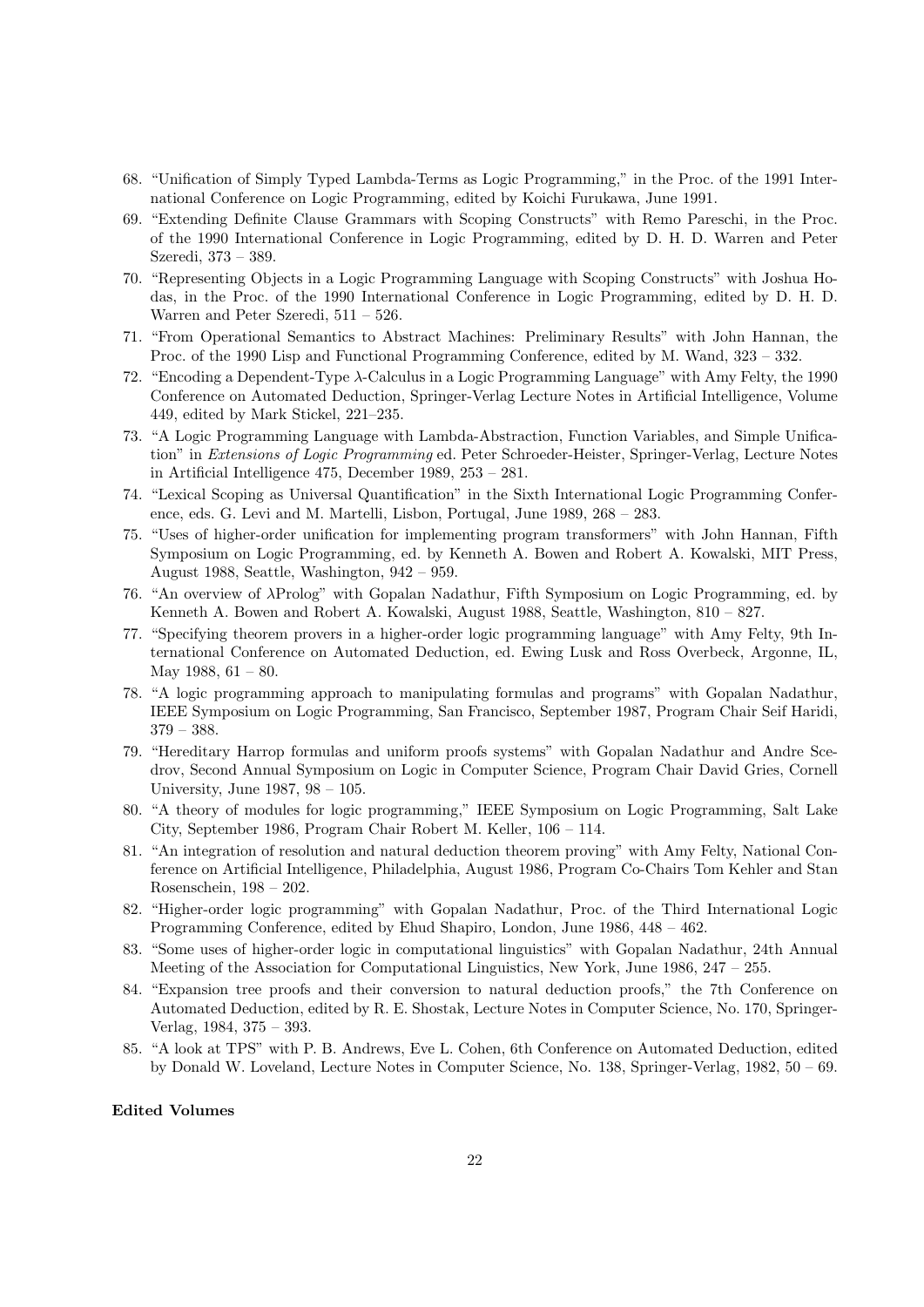- 1. Special Issue of Logical Methods in Computer Science of Selected Papers of the 2nd International Conference on Formal Structures and Deduction (FSCD 2017), edited by Ugo Dal Lago and Dale Miller.
- 2. Proc. of the Fourteenth Workshop on Logical Frameworks and Meta-Languages: Theory and Practice, LFMTP 2019, 22 June 2019, Vancouver, Canada. Edited by Dale Miller and Ivan Scagnetto. Published by EPTCS. DOI 10.4204/EPTCS.307.
- 3. Proc. of the 2nd International Conference on Formal Structures for Computation and Deduction, FSCD 2017, 2-9 September 2017, Oxford, UK. Edited by Dale Miller. Published by LIPIcs. ISBN 978-3-95977-047-7. DOI 10.4230/LIPIcs.FSCD.2017.0.
- 4. Proc. of the Joint Meeting of the Twenty-Third EACSL Annual Conference on Computer Science Logic (CSL) and the Twenty-Ninth Annual ACM/IEEE Symposium on Logic in Computer Science (LICS), CSL-LICS 2014, 14-18 July 2014, Vienna, Austria. Edited by Thomas Henzinger and Dale Miller. Published by the ACM. ISBN 978-1-4503-2886-9.
- 5. Proc. of the 2nd International Conference on Certified Programs and Proofs, CPP 2012, 13-15 December, Kyoto, Japan. Edited by Chris Hawblitzel and Dale Miller. Published by Springer as LNCS 7679.
- 6. Automated Reasoning: 6th International Joint Conference, IJCAR 2012, Manchester, UK, June 2012, Proceedings. Edited by Bernhard Gramlich, Dale Miller, and Uli Sattler. Published by Springer as LNAI 7364.
- 7. Proc. of the 8th Workshop on Fixed Points in Computer Science, FICS 2012. Edited by Dale Miller and Zoltán Ésik. Published as EPTCS 77, Feb 2012.
- 8. Proc. of the 2003 International Conference on Principles and Practice of Declarative Programming, PPDP 2003. Edited by Dale Miller. Published by the ACM.
- 9. Logic Programming, Proceedings of the 1993 International Symposium, edited by Dale Miller. Vancouver, British Columbia, Canada, October 26-29, 1993. MIT Press 1993, ISBN 0-262-63152-0.
- 10. Proc. of the Workshop on Linear Logic and Logic Programming, Washington, DC, November 1992. Edited by Dale Miller. Available as UPenn CIS technical report MS-CIS-92-80.
- 11. Proc. of the Workshop on the λProlog Programming Language, University of Pennsylvania, July 1992. Edited by Dale Miller. Available as UPenn CIS technical report MS-CIS-92-86.

## Book Chapters

- 1. "Focusing Gentzen's LK proof system" with Chuck Liang. Accepted for publication in the volume Peter Schroeder-Heister on Proof-Theoretic Semantics within the Springer Outstanding Contributions to Logic.
- 2. "Automation of Higher-Order Logic" with Christoph Benzmüller. The Handbook of the History of Logic, Volume 9: Logic and Computation, edited by D. Gabbay, J. Siekmann, and J. Woods (North-Holland), 2014, pp. 215-254.
- 3. "A Proof-Theoretic Approach to the Static Analysis of Logic Programs" in Reasoning in Simple Type Theory: Festschrift in honour of Peter B. Andrews on his 70th birthday. Edited by Christoph Benzmüller, Chad E. Brown, Jörg Siekmann, and Richard Statman, Studies in Logic, published by College Publications, December 2008.
- 4. "Overview of linear logic programming" in Linear Logic in Computer Science, edited by Thomas Ehrhard, Jean-Yves Girard, Paul Ruet, and Phil Scott. Cambridge University Press, London Mathematical Society Lecture Notes Series, Volume 316 (2004).
- 5. "Sequent Calculus and the Specification of Computation" in Computational Logic, edited by U. Berger and H. Schwichtenberg. NATO Advanced Science Institute Series, sub-series F: Computer and Systems Science, Springer, 399 – 444. Taken from lectures given at the International Summer School Marktoberdorf on Logic of Computation, 29 July - 10 August 1997.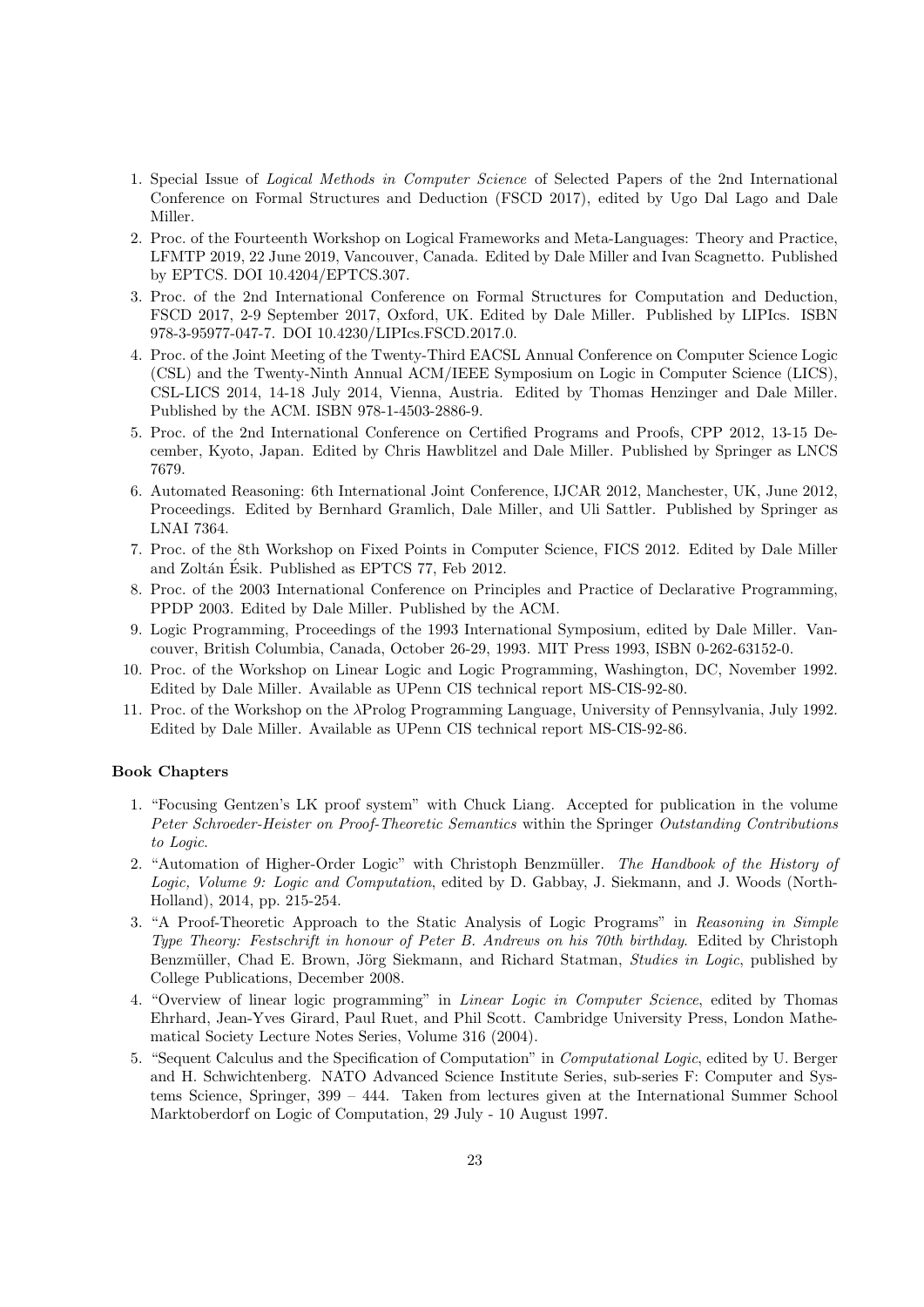- 6. "Logic Programming and Meta-Logic" in The Logic of Computation, edited by H. Schwichtenberg. NATO Advanced Science Institute Series, sub-series F: Computer and Systems Sciences, published by Springer-Verlag, pp. 265 – 308 (1997). Taken from lectures given at the International Summer School Marktoberdorf on Logic of Computation, 25 July - 6 August 1995.
- 7. "Higher-order Logic Programming" with Gopalan Nadathur, Handbook of Logic in Artificial Intelligence and Logic Programming, Volume 5. Edited by Dov M. Gabbay, C. J. Hogger, and J. A. Robinson (Clarendon Press, Oxford), pp. 499 – 590 (1998).
- 8. "Abstractions in logic programming," in Logic and Computer Science, edited by Pieirgiorgio Odifreddi, Academic Press (APIC Series 31) 1990, 329 – 359.
- 9. "A Meta-Language for Functional Programming" with John Hannan, in Meta-Programming in Logic Programming, edited by H. Abramson and M. Rogers, MIT Press, Chapter 24, 1989, 453 – 476.
- 10. "Automating higher order logic" with Peter B. Andrews, Eve Longini Cohen, and Frank Pfenning, in Automated Theorem Proving: After 25 Years, ed. W. W. Bledsoe and D. W. Loveland, AMS, 1984, 169 – 192.

### Papers in Other Proceedings

- 1. "Andre and the early days of Penn's Logic and Computation Group," in Logic, Language, and Security: ScedrovFest65, LNCS 12300, 2020, DOI 10.1007/978-3-030-62077-6 6.
- 2. "My colleague, wife, and friend" in The Art of Modelling Computational Systems: A Journey from Logic and Concurrency to Security and Privacy. Essays Dedicated to Catuscia Palamidessi on the Occasion of Her 60th Birthday. LNCS 11769, November 2019. DOI 10.1007/978-3-030-31175-9.
- 3. "Observations about using logic as a specification language," invited paper to the 1995 Gulp-Prode Joint Conference on Declarative Programming, Salerno, Italy, 11 – 14 September 1995.
- 4. "A Proposal for Modules for λProlog: Preliminary Draft," Proc. of the 1992 λProlog Workshop, August 1992.
- 5. "Abstract Syntax and Logic Programming," Proc. of the First and Second Russian Conferences on Logic Programming, September 1991, St. Petersburg, LNAI Series, Springer-Verlag.
- 6. "A Meta Language for Type Checking and Inference: An Extended Abstract," with Amy Felty, Proc. of the 1989 Workshop on Programming Logic, Bålstad, Sweden.
- 7. "Deriving mixed evaluation from standard evaluation for a simple functional programming language," with John Hannan, 1989 International Conference on Mathematics of Program Construction, Program Chair Jan L. A. van de Snepscheut, Springer-Verlag, LNCS 375, 239 – 255.
- 8. "A computational logic approach to syntax and semantics," with Gopalan Nadathur. Invited submission for the Tenth Symposium of the Mathematical Foundations of Computer Science, IBM Japan, May 1985.

### Encyclopedia Entries

- 1. Three entries—titled "Expansion Proofs", "Focused LK", and "Focused LJ"—in Towards an Encyclopaedia of Proof Systems, edited by Bruno Woltzenlogel Paleo, January 2017.
- 2. "Linear Logic" with Roberto DiCosmo. The Stanford Encyclopedia of Philosophy (Summer 2019), Edward N. Zalta (ed.).
- 3. "Logic, Higher-order," article for the Second Edition of the Encyclopedia of Artificial Intelligence, ed. S. Shapiro, 1992.

### Newsletters and Bulletins

1. "Formalizing operational semantic specifications in logic." Concurrency Column of the Bulletin of the European Association for Theoretical Computer Science (EATCS), October 2008.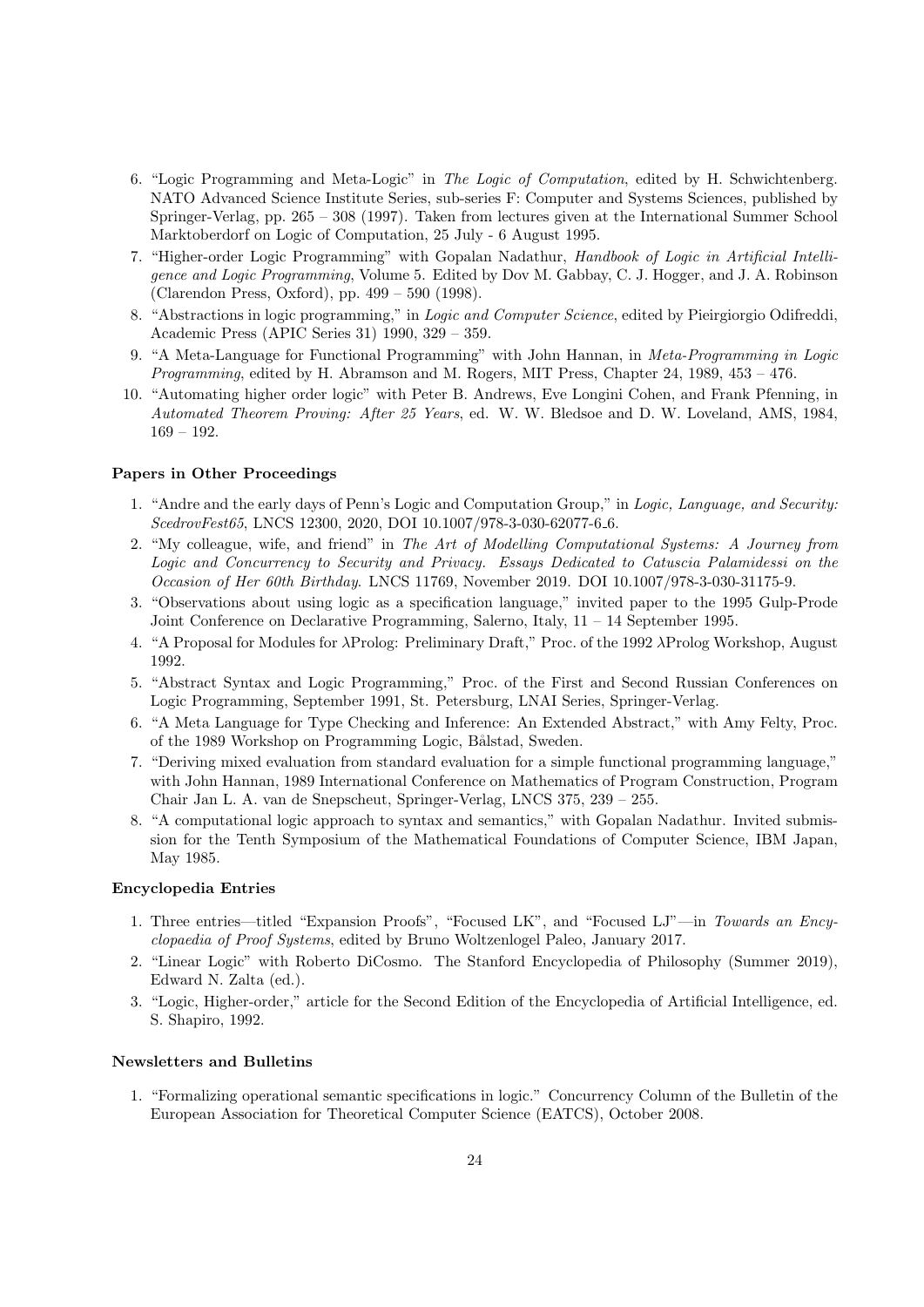- 2. "Logic and Logic Programming: A Personal Account", ALP Newsletter, February 2006, 19(1).
- 3. "A Survey of Linear Logic Programming". Computational Logic: The Newsletter of the European Network in Computational Logic, Volume 2, No. 2, December 1995, pp. 63 - 67.
- 4. "Proof Theory as an Alternative to Model Theory," guest editorial for the Newsletter of the ALP, August 1991.

### Published Reviews

- 1. Review of Advances in Linear Logic, edited by Jean-Yves Girard, Yves Lafont, Laurent Regnier. J. of Symbolic Logic, 62 (2) 1997, pages 678-680.
- 2. Review of Invariants, composition, and substitution, by Ekkart Kindler, Acta Inf. 4 (June 1995), 299-312. Computing Reviews, September 1996.
- 3. Review of A computational logic and A computational logic handbook by Robert Boyer and J. Strother Moore, Journal of Symbolic Logic, September 1990, 1302 – 1304.
- 4. Review of The art of Prolog: advanced programming techniques, by Leon Sterling and Ehud Shapiro. Computing Reviews, 349 – 350, July 1987.
- 5. Review of "Constructive mathematics as a programming logic I: some principles of theory" by Robert Constable. Computing Reviews, April 1987, 213 – 214.

## Miscellaneous

- 1. "An Extension to ML to Handle Bound Variables in Data Structures," in the Proc. of the Logical Frameworks BRA Workshop, May 1990.
- 2. "Hereditary Harrop formulas and logic programming," Proc. of the VIII International Congress of Logic, Methodology, and Philosophy of Science, Moscow, August 1987 (abstract).
- 3. "Higher-order logic programming," Journal of Symbolic Logic 51(3), p. 851, 1986 (abstract). Talk presented at the meeting on Logic, Language, and Computation, 18 July 1985, Stanford University.
- 4. "Expansion tree proofs in higher-order logic," Journal of Symbolic Logic 49(4), 1984, 1443 1444 (abstract). Talk given at the Annual Meeting of the Association for Symbolic Logic, 30 December 1983, Boston.
- 5. "The sum of an integer's digits: some properties," Journal of Undergraduate Mathematics, September 1976, Volume 8, 61 – 64.
- 6. Advance Problem H-237, The Fibonacci Quarterly, Volume 12, No. 3 (Oct. 1974): 309. This problem introduced what is now called the Millin Series.

### Departmental and University Service at Penn State

- Promotion and Tenure Committee, CSE, 2001-2.
- Strategic Committee, CSE, 2001-2.
- Department Head of Computer Science and Engineering, September 1997 to August 2001.
- Coordinating Council for IST, 1999.
- Search Committee for the Dean of the School for IST, 1998.
- Building Selection Committee for the new IST/CSE Building, August 1999 to August 2001.
- CoE United Way Committee, 1999/2000.
- Member of the Information Science and Technology Strategic Planning Group, 1997/98.
- Member of the College of Engineering Task Force on Faculty Release Time, Cost Sharing and Overhead, 1997/98.
- Member of the Staff Grade Review Committee, College of Engineering, Fall 1999.